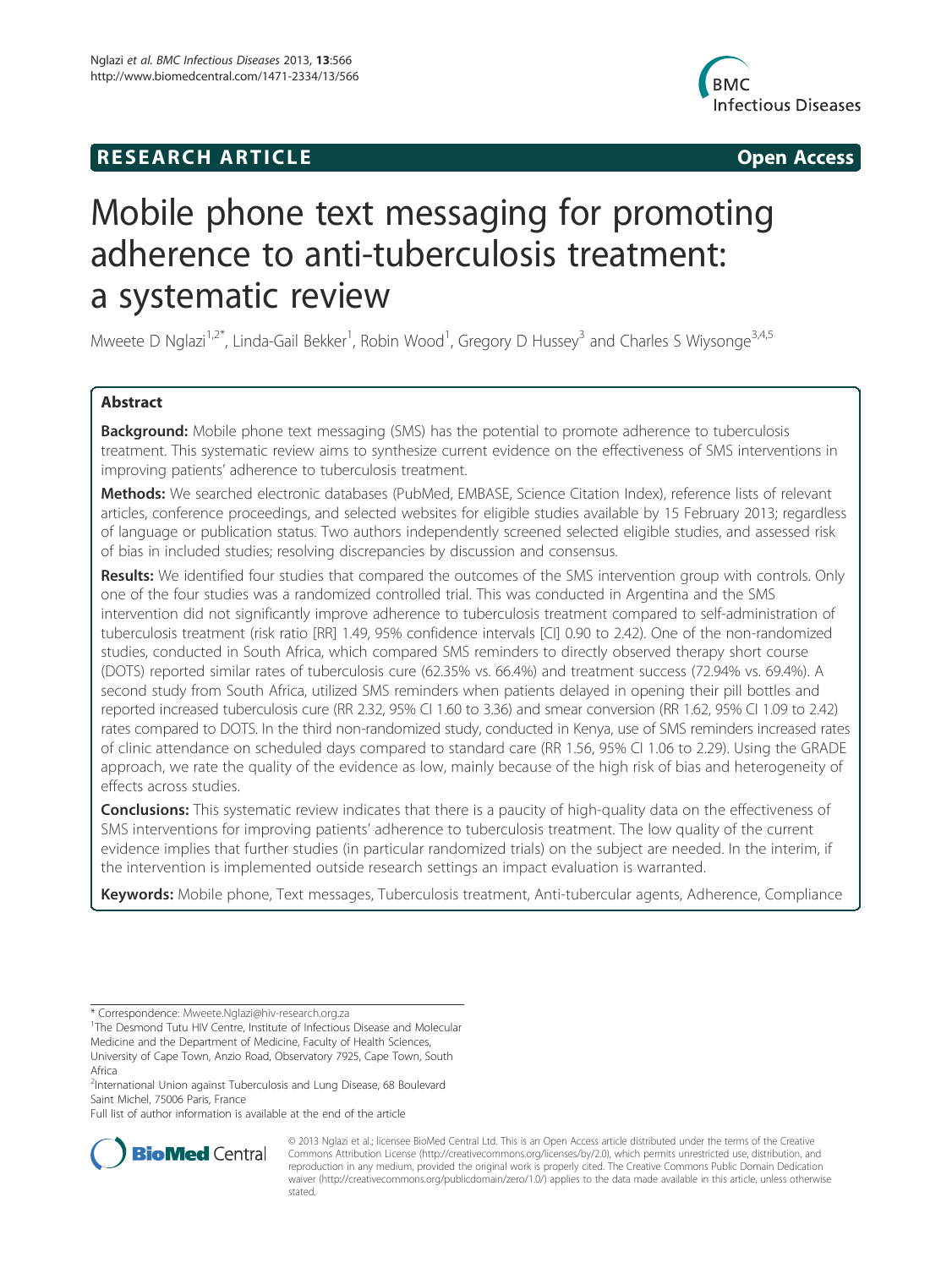#### **Background**

Tuberculosis (TB) is a major public health concern, with an estimated 8.7 million incident cases and 1.4 million deaths in 2011 [1]. The burden of TB is highest in 22 low- and middle-income countries; mostly located in sub-Saharan Africa, where TB is fuelled by the HIV/AIDS epidemic [2].

The World Health Organization (WHO) guidelines for TB treatment recommend directly observed treatment short course (DOTS) strategy to monitor patient medication adherence [1,3]. This strategy includes treating TB using standardized rifampicin-based regimens of six months duration for new TB cases and eight months for retreatment cases. Failure of patients to complete TB treatment results in infectivity, drug resistance, relapse and death [4]. It is therefore important to find better ways to improving patient adherence to TB treatment.

A variety of factors may impact on patient medication adherence, and thus efforts to improve medication adherence in general are more effective when they address multiple dimensions of adherence behaviours than singletarget interventions [5,6]. Several strategies for promoting TB medication adherence have been investigated. These nclude interventions promoting better health care provider-patient communication about adherence; developing or improving existing adherence support services that are offered by a multidisciplinary team (nurse, physician, pharmacy, patient etc.) [6]; directly observed therapy (which involves a health care worker, community care worker or family member directly monitoring patients swallowing their TB medication) [4]; staff motivation and supervision [4]; education and counseling [7]; reminder systems and late patient tracers to help patients keep appointments [8]; incentives and enablers [9]; contracts (that is written or verbal agreements) to return for appointment or course of treatment; and social support to assist the patient in being adherent, provided by community healthcare workers [10] or patient groups [6]. These interventions or complex combinations of the interventions may need to be employed to promote TB medication adherence.

The number of mobile phone subscriptions is growing worldwide and stood at 6.6 billion at the end of 2012 [11]. In addition, the number of unique mobile phone subscribers at the end of 2012 was estimated to be 3.2 billion, because of the use of on average 1.85 SIM cards per individual and inactive SIM connections being included by operators in their reported global mobile phone subscription totals [12]. However, the number of mobile phone users has continued to increase and is spreading to the most remote areas in the world. Evidently, the usefulness of mobile phone technology provides healthcare providers with an unprecedented opportunity to target health interventions to people who would otherwise be difficult to reach. Mobile phone text messaging, in particular the short messaging service, may enable healthcare providers to convey health information to patients and engage them in brief conversations. The short messaging service (SMS) has recently been proposed as a means of promoting TB medication adherence. For promoting adherence to TB treatment, text-messages can be sent daily or weekly to patients to remind them to take their medication [13,14] through one way communication or two-way interactive communication (i.e. patients can receive and reply to messages) [15-17]. Text-messages may also be used to notify healthcare providers that the patients have taken their medication [14,18,19]. In addition, the text message intervention can be delivered alone or bundled with economic incentives [14,19]. We therefore conducted a review of the current best evidence for the use of mobile phone text messaging to promote patients' adherence to TB treatment [20].

#### Methods

#### Criteria for considering studies for this review Type of studies

We planned to include only randomized controlled trials (RCTs), but later expanded the eligibility criteria to consider non-randomized studies because of the paucity of the former.

#### Types of participants

Adults (including pregnant women) or children receiving treatment for TB infection, in any setting.

#### Types of interventions

We included interventions in which mobile phone text messages were used to promote adherence to TB treatment. The text messaging had to be delivered to a patient with TB or, in the case of an infant or child, to a caregiver. We also included studies in which the intervention was compared to no intervention or other interventions for promoting adherence. We excluded studies in which used mobile phone voice speaking, voice messaging, a beeper, a pager, or multimedia messaging service as interventions. In addition, we excluded studies in which text messages are bundled with other interventions unless it was possible to separate the effects of text messaging alone.

#### Type of outcome measures

Primary outcomes The primary outcome for this review was treatment adherence. We considered TB cure, successful completion of TB treatment and drug resistance development as proxies for adherence.

Secondary outcomes The secondary outcomes were exposure to stigma associated with TB as a result of the SMS revealing the patient's disease status, and patient satisfaction with the SMS intervention.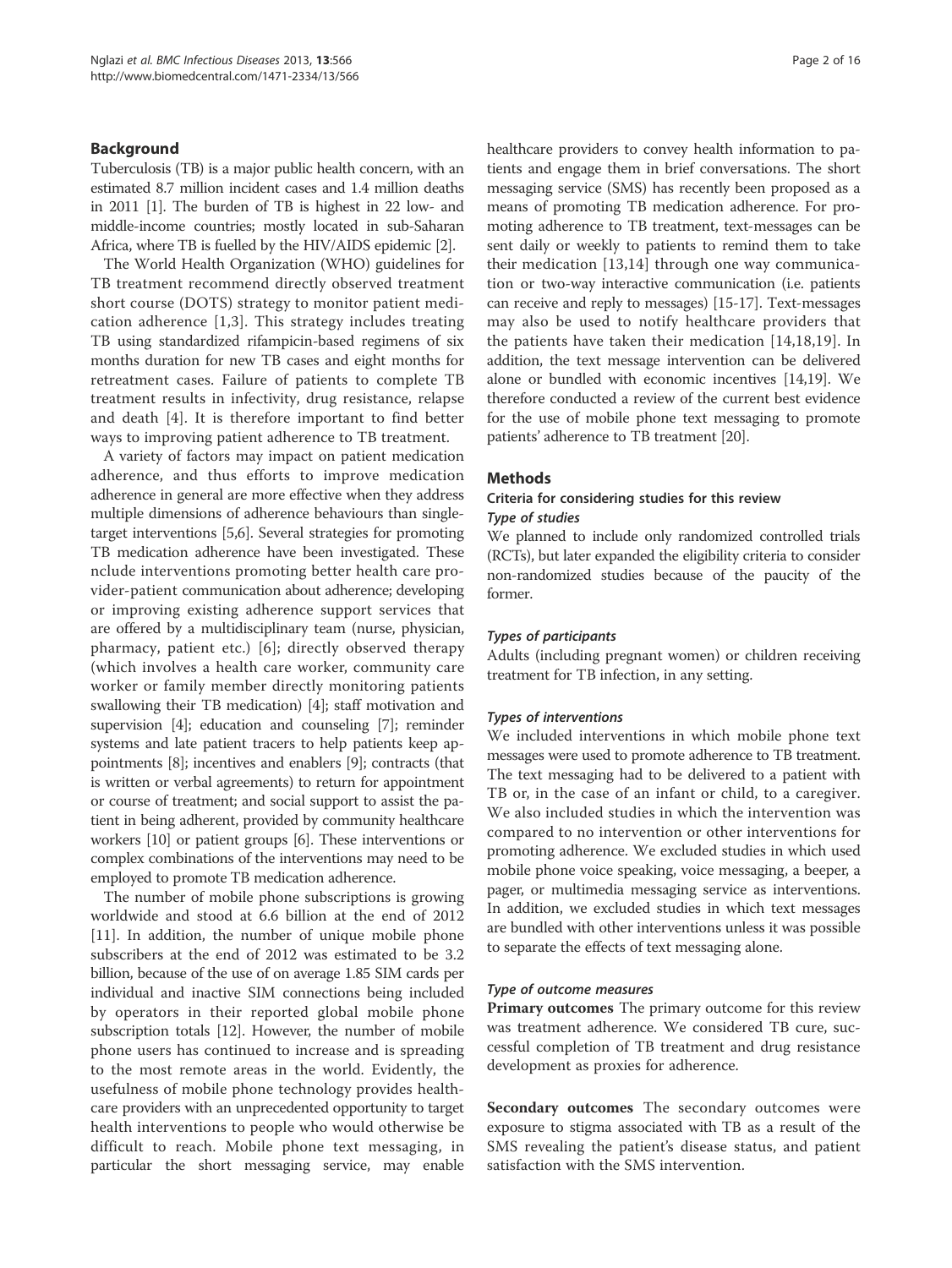#### Search methods for identification of studies

A comprehensive and exhaustive search was performed by MN with the help of an information specialist, to identify all relevant studies available by 15 February 2013 regardless of language or publication status (published, unpublished, in press, or in progress). We searched both peer-reviewed journal articles and the grey literature (non-published/ internal or non-reviewed papers, reports).

#### Databases

We searched the following electronic databases: PubMed; EMBASE; Cochrane Central Register of Controlled Trials (CENTRAL); ISI Web of Science (Science Citation Index); Africa-Wide Information; Cumulative Index of Nursing and Allied Health (CINAHL); and World Health Organization (WHO) library databases (WHOLIS). We used both text words and medical subject heading (MeSH) terms, in varying combinations. We adapted the search strategy to suit each database. Additional file 1 shows detailed information on the search strategy employed.

# Conference proceedings

We also searched the proceedings of the Union World Conference on Lung Health as well as the National Conference on Tuberculosis and Chest Disease (NATCON). In addition, we searched abstracts from the 2012 mHealth Summit that were published in the Journal of Mobile Technology in Medicine.

# Searching other sources

We also searched the WHO International Clinical trials Registry Platform, Clinicaltrials.gov, and the Pan African Clinical Trials Registry (PACTR) for ongoing studies. In addition, we searched the website of the mHealth Alliance and the mHealth in Low Resource Settings' resources database [21] for eligible studies. We also contacted The AIDS Support Organization (TASO) and African Medical and Research Foundation (AMREF) for information on eligible studies that we may have missed.

# Reference lists

We checked the reference lists of full-text articles assessed for inclusion in the review.

# Data collection and analysis

The methodology for data collection and analysis was based on the guidance of the Cochrane Handbook of Systematic Reviews for Interventions [22].

# Selection of studies

We developed and piloted a screening guide to ensure that the inclusion criteria are adhered to and consistently applied by all review authors. Two review authors (MN and CW), working independently, screened the titles and abstracts of all studies identified through the literature searches for eligibility. MN obtained full text of studies deemed potentially eligible by one or both authors. The two authors then independently assessed the full text of each article for eligibility, compared their results, and resolved discrepancies by discussion and consensus. For all studies excluded by the assessors, we have provided the reasons for exclusion in Table 1.

#### Data extraction and management

References were managed using Thomson ISI Research-Soft Endnote 9.0 [23]. Two authors independently extracted descriptive and outcome data for each included article using a standardized data collection form, resolving any discrepancies by discussion and consensus. MN entered the final data into the Cochrane Collaboration Review Manager Version 5.2 statistical software [24]. CW cross-checked the data entered to ensure that there were no data entry errors.

# Assessment of risk of bias in included studies

Two authors (MN and CW) independently assessed the risk of bias in the included studies, by evaluating random sequence generation (for RCTs only), allocation concealment (for RCTs only), blinding of outcome assessors (for all studies), incomplete outcome data (for all studies), selective outcome reporting (for all studies), and other sources of bias (for all studies); in accordance with the methods by the Cochrane Collaboration [22]. Therefore, the assessment of risk of bias took into account the variation in study designs (i.e. RCTs and non-randomized studies), as certain criteria were only applicable to RCTs and others were applicable to both RCTs and non-randomized studies. Studies were scored as having a low, high, or unclear risk of bias. The two authors

| <b>Table 1 Characteristics of excluded studies</b> |  |  |
|----------------------------------------------------|--|--|
|----------------------------------------------------|--|--|

| Study                  | <b>Reason for exclusion</b>                                                                                                                                                                                                                                           |  |  |  |
|------------------------|-----------------------------------------------------------------------------------------------------------------------------------------------------------------------------------------------------------------------------------------------------------------------|--|--|--|
| Mohammed [27]          | No appropriate control group.                                                                                                                                                                                                                                         |  |  |  |
| Mahmud [33]            | Text messaging intervention was delivered<br>to community health care workers in order<br>to improve patient-physician communication.<br>Therefore, the study did not assess the use of<br>SMS text messaging for promoting adherence<br>to TB treatment in patients. |  |  |  |
| <b>Person</b> [28,29]  | No appropriate control group.                                                                                                                                                                                                                                         |  |  |  |
| Liu $[34]$             | The study did not report any of the outcomes<br>of interest.                                                                                                                                                                                                          |  |  |  |
| <b>Kao</b> [30]        | This is a descriptive study. No appropriate control<br>group.                                                                                                                                                                                                         |  |  |  |
| <b>Batra</b> [31]      | No appropriate control group.                                                                                                                                                                                                                                         |  |  |  |
| <b>Hoffman</b> [35,36] | A pilot study in which text messages are bundled<br>with video messages and is not possible to<br>separate the effects of the text messages alone.                                                                                                                    |  |  |  |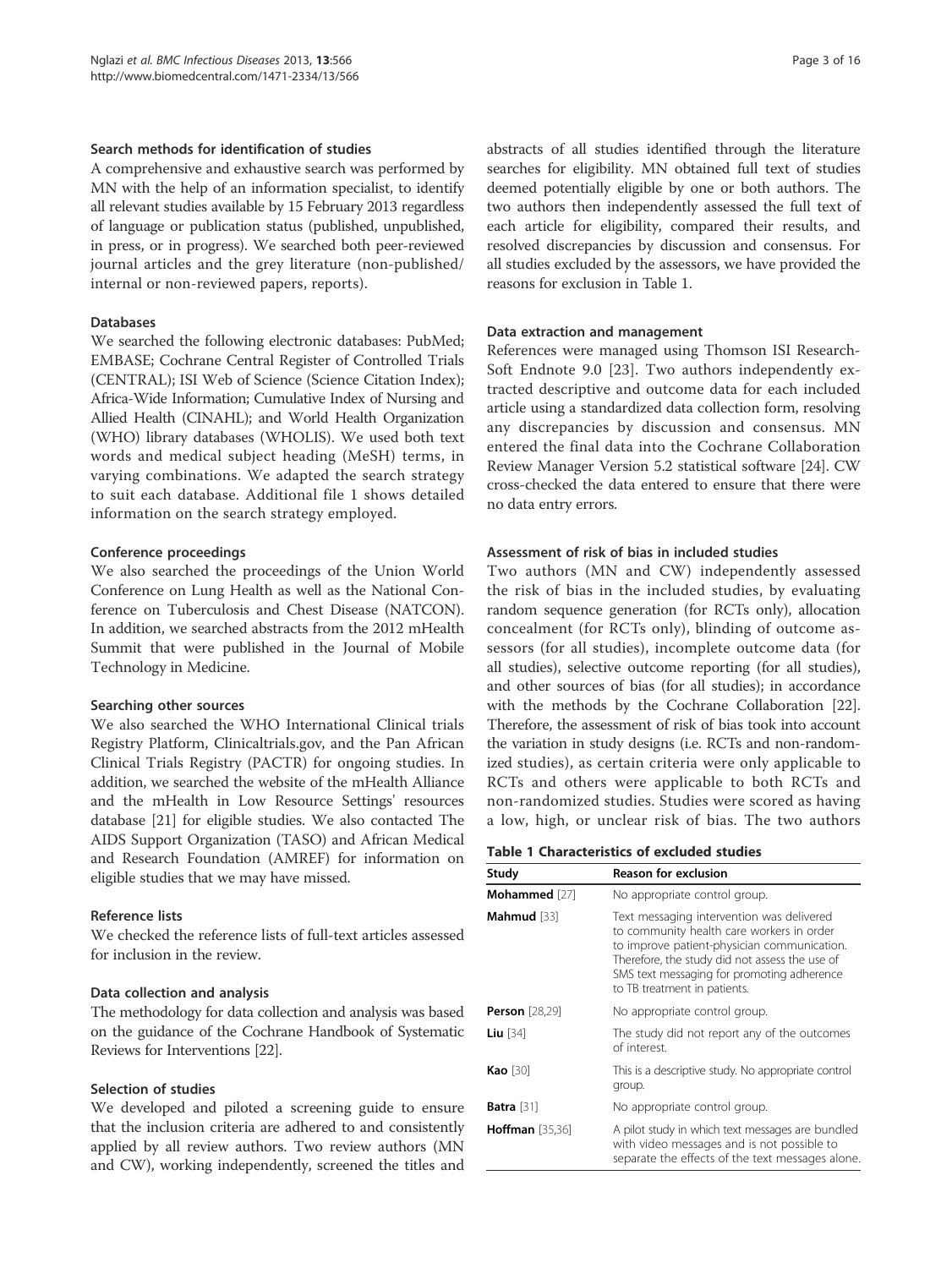resolved disagreements in the assessment of risk of bias by discussion and consensus.

#### Measures of treatment effect

Data analysis was conducted using the Cochrane Collaboration Review Manager Version 5.2 statistical software [24]. The outcomes of interest were all dichotomous. We calculated risk ratios (RR) and their corresponding 95% confidence intervals (CI) and p-values, when count data were available.

# Dealing with missing data

In cases of missing or incomplete information presented in included studies, we attempted to contact authors for further information.

#### Data synthesis and investigation of heterogeneity

We assessed clinical heterogeneity by examining types of participants, interventions and outcomes in each study. We also assessed methodological heterogeneity by examining differences between studies in methodological factors such as the comparability of groups. All included studies were judged to be clinically and methodological heterogeneous, and we decided to preclude meta-analysis and describe findings for each study individually. Finally, we used the Grading of Recommendations Assessment, Development, and Evaluation (GRADE) approach [25,26] to assess to the quality of evidence for the effectiveness of the SMS intervention. This method results in an assessment of the quality of the body of evidence as high, moderate, low, or very low. Evidence is considered of high quality if "further research is very unlikely to change our confidence in the estimate of effect", and moderate quality if "further research is likely to have an important impact on our confidence in the estimate of effect and may change the estimate". Low quality evidence implies that "further research is very likely to have an important impact on our confidence in the estimate of effect and is likely to change the estimate", and very low quality that "we have very little confidence in the effect estimate".

# Sensitivity analyses

We did not conduct a meta-analysis, and could therefore not perform sensitivity analyses.

# Presenting and reporting of results

We have presented our findings in several ways. We have provided a flow diagram that summarizes the study selection process (Figure 1), a table of characteristics included studies (Table 2), and a risk of bias table (Table 3) and graph (Figure 2). In addition, we have provided a descriptive report of outcomes that do not have quantitative data and assessed the certainty of the evidence of effectiveness using the GRADE approach. Lastly, we have provided a list of excluded studies with reasons for exclusion (Table 1).

#### Results

#### Study flow and description of studies

The process and results of study identification are outlined in a flow diagram (Figure 1). We identified 132 records through a comprehensive search. We removed 35 duplicates and screened 97 titles and abstracts. We excluded 81 clearly irrelevant records, and reviewed 16 full-text articles and abstracts for eligibility. Among the potentially eligible records, seven studies reported in nine publications were excluded with reasons given below, four studies met our inclusion criteria, and three are ongoing studies.

#### Excluded studies

We obtained the full text of 16 potentially eligible articles; from which we excluded 9 articles, representing 7 individual studies. Studies conducted by Mohammed and colleagues [27], Person and colleagues [28,29], Kao and colleagues [30] and Batra and colleagues [31] were excluded because of the absence of an appropriate control. The study by Mahmud and colleagues [32,33] was excluded because the text messaging intervention was delivered to community healthcare workers rather than patients. The study by Liu and colleagues [34] was excluded because it did not mention any outcomes considered in this review. The study by Hoffman and colleagues [35,36] was excluded because text messages were bundled with video messages and it was not possible to separate the effects of text messaging alone. We provide the reasons for excluding each of these publications in Table 1.

#### Included studies

We provide detailed information of included studies in Table 2, and summarize key features below.

The non-governmental organization Bridges.org conducted a pilot study in South Africa in which daily SMS reminders were used to remind patients who self-administer their medication (i.e. not on DOTS) to take their drugs [37]. The pilot study started in January 2002 and as of March 2005 had enrolled over 300 new smear positive TB patients at the clinic, with more than 280 having completed their 6-month course of anti-tuberculosis therapy (or 8-month course for retreatment TB). Health outcome data were only available for 221 TB patients. The health outcomes data for the 221 TB patients receiving SMS reminders were compared with that of controls (all smearpositive patients attending clinic-based DOTS who had health outcomes data for the third quarter of 2003). Bridges.org did not report the number of controls. This precluded the calculation of a risk ratio and its confidence intervals for this review. Bridges.org found the SMS intervention and the clinic-based DOTS groups were similar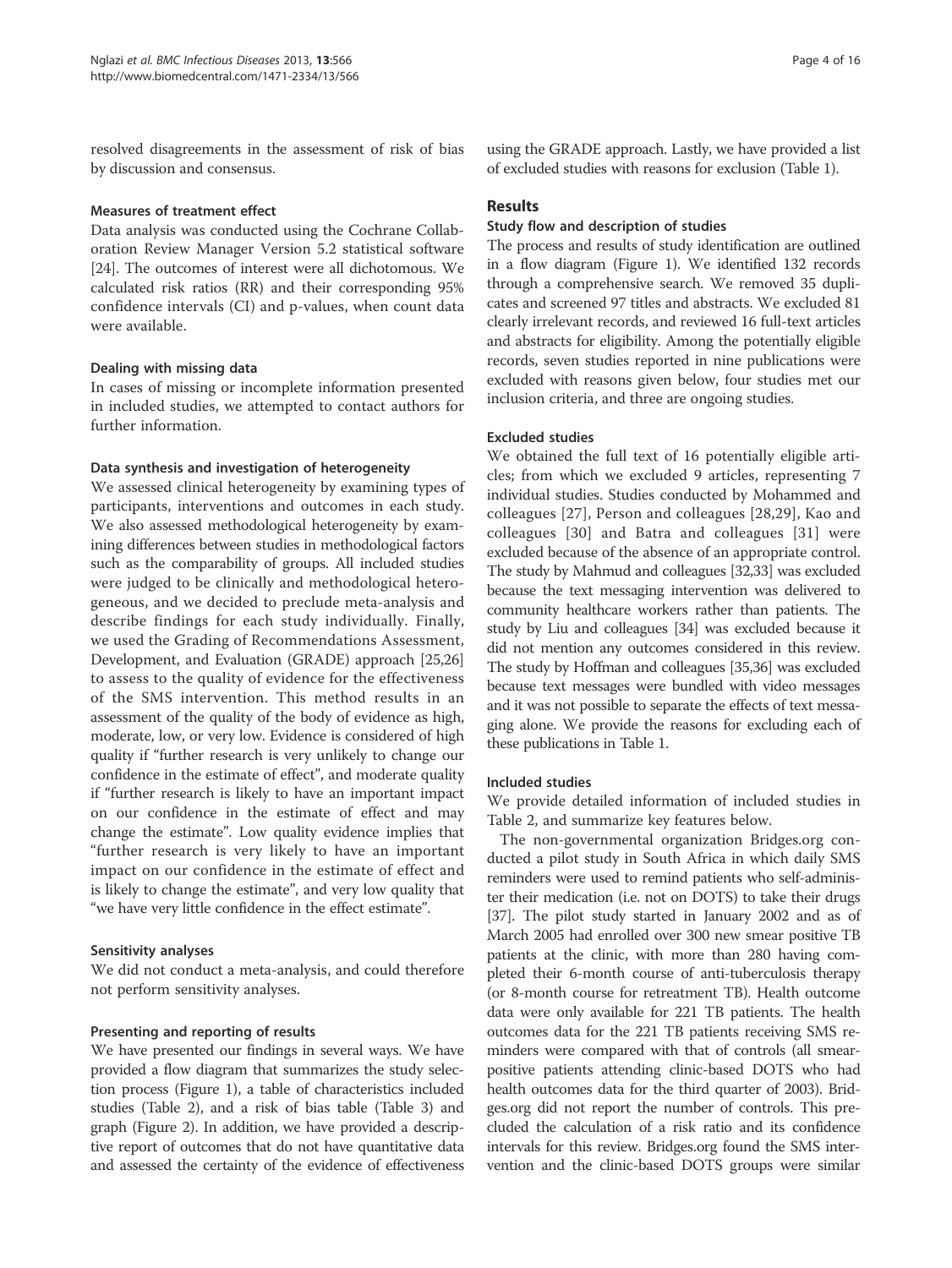

with regard to rates of TB cure (62.35% vs. 66.4%) and treatment success (72.94% vs. 69.4%); but the rate of completion of TB treatment was slightly higher in the SMS intervention group compared to the clinic-based DOTS group (10.59% vs. 3.0%). Bridges.org believed that the pilot produced similar results that are normal for the clinic but did not demonstrate a significant improvement. Numerous issues were attributed to the lack of additional benefit of the SMS reminders. These included problems in monitoring treatment adherence; lack of ownership of the service at the clinic due to the lack of proactive participation of staff; lack of regular feedback and interaction among all stakeholders and the fact that a significant number of patients failed to use the service as instructed.

Bridges.org also evaluated patient satisfaction with the SMS intervention among 26 participants using structured questionnaires. The study authors found that most patients were satisfied with the SMS reminders. The patients reported feeling "good to think nurses at the clinic care enough to SMS you every morning" and feeling "more connected to the clinic than usual", and one patient felt that she/he "would definitely forget to take my tablets if I didn't get an SMS from the clinic [37].

Broomhead and Mars [38] conducted a retrospective analysis of a 2005 pilot study of smear positive TB patients commencing a 6-month course of anti-tuberculosis therapy in South Africa, in which health outcomes in

patients given a wireless pill bottle (SIMpill®) that sends an SMS to a central server notifying it of the patient taking their medication (plus standard DOTS) were compared with matched controls who received standard DOTS only. Frequency matching was utilized to match participants from the pilot study with controls in a 1: 4 ratio. We analyzed participants according to whether or not they received SMS reminders. Rates of sputum smear conversion and TB cure were provided for two scenarios. Scenario one included all 24 participants who took part in the pilot and their 96 controls. Scenario two excluded 6 participants that took part in the pilot but who subsequently died, along with their 24 matched controls, thereby reducing the cohorts to 18 participants from the pilot and their 72 controls. We used health outcomes data from scenario one for this systematic review. The study found significantly higher sputum smear conversion rates among those who received standard DOTS in combination with SIMpill® than those who received only standard DOTS (RR 1.62, 95% CI 1.09 to 2.42). The study also found significantly higher TB cure rates in the SIMpill® - DOTS group than in the DOTs only group (RR 2.32, 95% CI 1.60 to 3.36). These findings suggest that there was improved treatment adherence when using SIMpill® in combination with standard DOTS than when using standard DOTS alone [38].

Owiti and colleagues [39], in a pilot feasibility study from Kenya, assessed the use of SMS reminders to improve clinic appointment compliance. Rates of scheduled clinic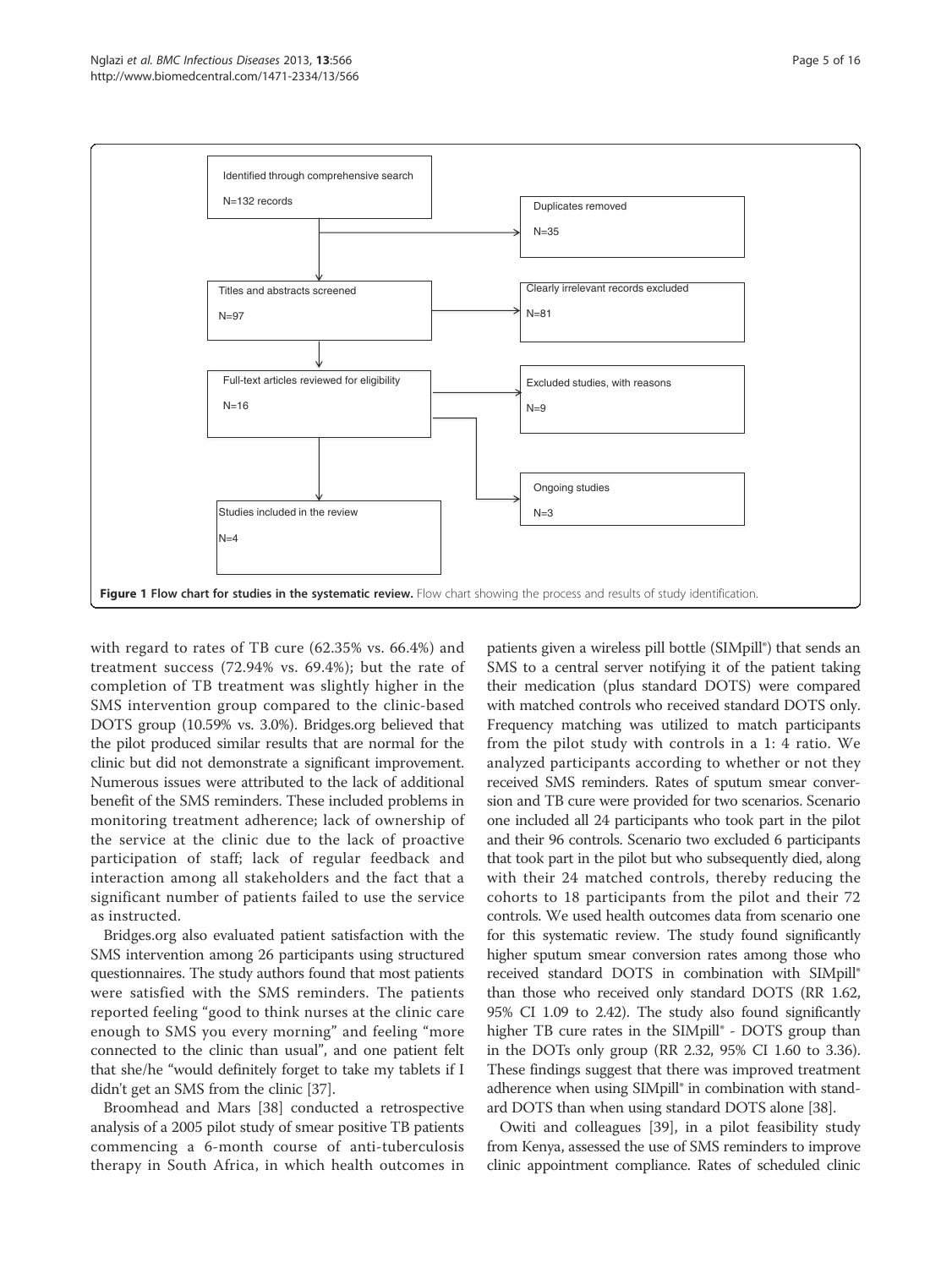Table 2 Characteristics of included studies

| Study ID             | Bridges.org [37]                                                                                                                                                                                                                                                                                                       |  |  |  |  |
|----------------------|------------------------------------------------------------------------------------------------------------------------------------------------------------------------------------------------------------------------------------------------------------------------------------------------------------------------|--|--|--|--|
| Methods              | The evaluation used both qualitative and quantitative data collection methods. Structured interviews using a<br>questionnaire were conducted among patients and staff. Additional information was collected from patient<br>records, background documents and reports and clinic visits.                               |  |  |  |  |
| <b>Participants</b>  | Patients, clinic staff, TB experts and managers at the City of Cape Town Health Directorate.                                                                                                                                                                                                                           |  |  |  |  |
| <b>Interventions</b> | Daily SMS reminders were used to remind patients who self-administer their medication (i.e. not on DOTS) to<br>take their drugs.                                                                                                                                                                                       |  |  |  |  |
| Outcomes             | 1) Health Outcomes serve as a proxy for TB treatment adherence                                                                                                                                                                                                                                                         |  |  |  |  |
|                      | On Cue Compliance service (from 221 patients with records available):                                                                                                                                                                                                                                                  |  |  |  |  |
|                      | Cure rate = $62.35\%$                                                                                                                                                                                                                                                                                                  |  |  |  |  |
|                      | Completion rate = $10.59$                                                                                                                                                                                                                                                                                              |  |  |  |  |
|                      | Treatment success rate $= 72.94\%$                                                                                                                                                                                                                                                                                     |  |  |  |  |
|                      | Clinic-based DOTS (in particular new smear-positive TB patients in the third quarter of 2003):                                                                                                                                                                                                                         |  |  |  |  |
|                      | Cure rate = $66.4\%$                                                                                                                                                                                                                                                                                                   |  |  |  |  |
|                      | Completion rate = $3.0\%$                                                                                                                                                                                                                                                                                              |  |  |  |  |
|                      | Treatment success rate = $69.4\%$                                                                                                                                                                                                                                                                                      |  |  |  |  |
|                      | Health outcomes between groups were similar.                                                                                                                                                                                                                                                                           |  |  |  |  |
|                      | 2) Patient satisfaction with the SMS intervention                                                                                                                                                                                                                                                                      |  |  |  |  |
| <b>Notes</b>         |                                                                                                                                                                                                                                                                                                                        |  |  |  |  |
| Study ID             | Broomhead [38]                                                                                                                                                                                                                                                                                                         |  |  |  |  |
| <b>Methods</b>       | A retrospective analysis comparing the costs and health outcomes of the DOTS-SIMPill cohort with DOTs-only<br>controls.                                                                                                                                                                                                |  |  |  |  |
| <b>Participants</b>  | 24 New smear-positive TB patients who presented to Betty Gaetsewe Clinic and commenced the 6-month<br>treatment on first line and anti-TB medication enrolled for SMS based medical adherence support (MAS) pilot<br>in 2005 and 96 DOTs-only control patients presenting for the months during the pilot was running. |  |  |  |  |
|                      | Frequency matching was used to match MAS pilot participants with controls in a 4:1 ratio. Matching was on<br>TB treatment, local clinic, gender and age.                                                                                                                                                               |  |  |  |  |
| Interventions        | Intervention:                                                                                                                                                                                                                                                                                                          |  |  |  |  |
|                      | MAS system. It consists of a device that attaches to the standard pill bottle or blister pack and sends an SMS<br>every time the patient opens the bottle to a Web-base application. This is taken as a proxy for TB treatment<br>adherence.                                                                           |  |  |  |  |
|                      | Control:                                                                                                                                                                                                                                                                                                               |  |  |  |  |
|                      | DOTS-only controls                                                                                                                                                                                                                                                                                                     |  |  |  |  |
| Outcomes             | Health outcomes (i.e. smear conversion rate and TB cure rate) served as a proxy for TB treatment adherence                                                                                                                                                                                                             |  |  |  |  |
|                      | MAS group:                                                                                                                                                                                                                                                                                                             |  |  |  |  |
|                      | Smear conversion rate = $62.5\%$                                                                                                                                                                                                                                                                                       |  |  |  |  |
|                      | TB cure rate $= 75.0\%$                                                                                                                                                                                                                                                                                                |  |  |  |  |
|                      | Control group:                                                                                                                                                                                                                                                                                                         |  |  |  |  |
|                      | Smear conversion rate = $38.4\%$                                                                                                                                                                                                                                                                                       |  |  |  |  |
|                      | TB cure rate $=$ 32.3%                                                                                                                                                                                                                                                                                                 |  |  |  |  |
|                      | Both the smear conversion rate and TB cure rate were significantly higher for the MAS group compared with<br>the control group                                                                                                                                                                                         |  |  |  |  |
|                      | Smear conversion rate: RR 1.62 (95% CI 1.09-2.42)                                                                                                                                                                                                                                                                      |  |  |  |  |
|                      | TB cure rate: RR 2.32 (95% Cl 1.60 - 3.36)                                                                                                                                                                                                                                                                             |  |  |  |  |
| <b>Notes</b>         |                                                                                                                                                                                                                                                                                                                        |  |  |  |  |
| Study ID             | Iribarren [40]                                                                                                                                                                                                                                                                                                         |  |  |  |  |
| <b>Methods</b>       | A parallel design randomized control pilot study                                                                                                                                                                                                                                                                       |  |  |  |  |
| <b>Participants</b>  | 37 newly diagnosed TB patients (18 in the intervention group and 19 in the control group)                                                                                                                                                                                                                              |  |  |  |  |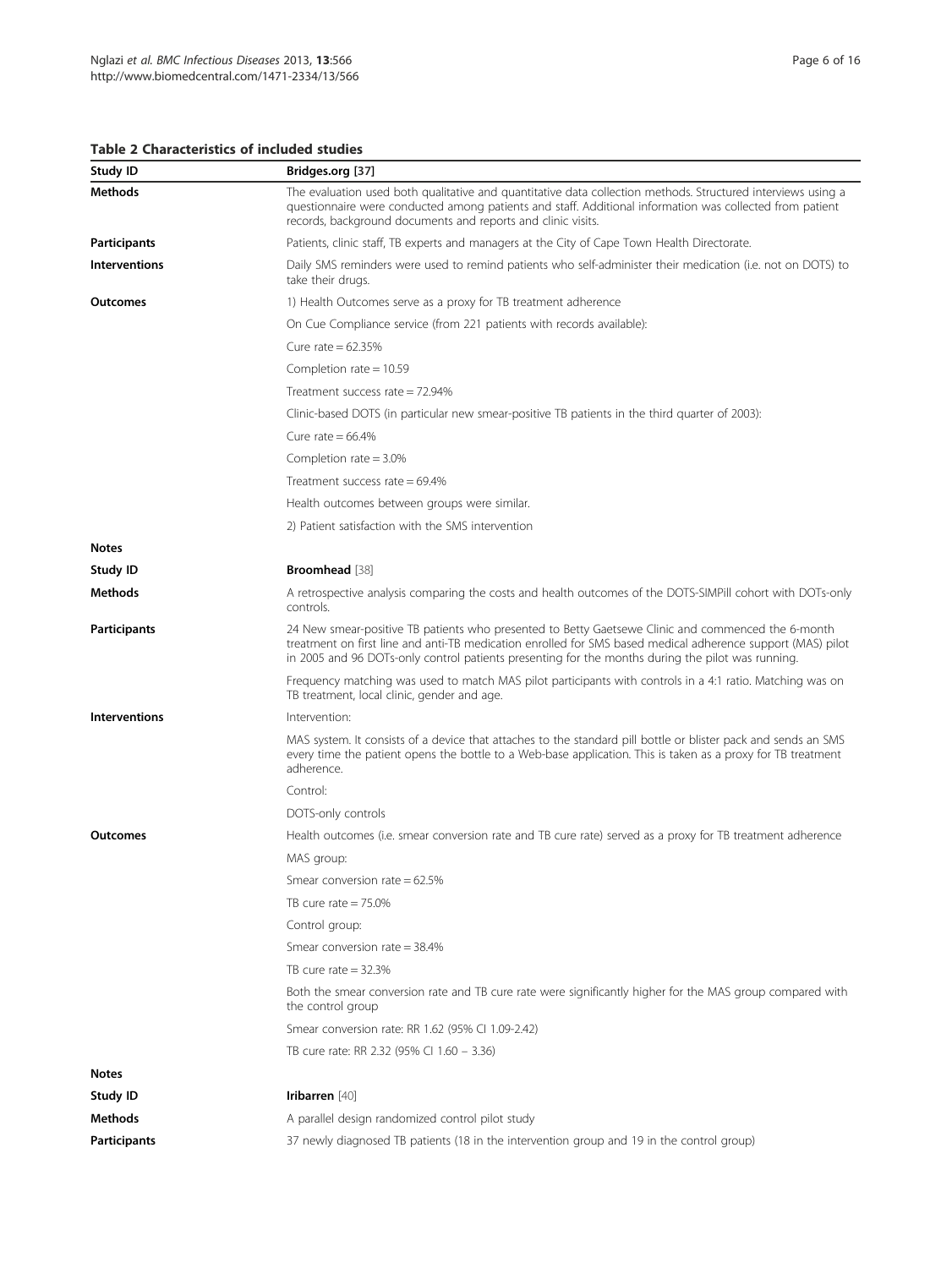#### Table 2 Characteristics of included studies (Continued)

| <b>Interventions</b> | Intervention:                                                                                                                                                                                                                                                                                                                                                                                                                                                 |
|----------------------|---------------------------------------------------------------------------------------------------------------------------------------------------------------------------------------------------------------------------------------------------------------------------------------------------------------------------------------------------------------------------------------------------------------------------------------------------------------|
|                      | Standard Care plus a SMS-based intervention which included instructing patients to "text in" after self-administration<br>of medication; reminders/check-in when patient did not "text in"; receipt of bi-weekly SMS education messages;<br>and the option to consult during the first two months intensive treatment phase.                                                                                                                                  |
|                      | FrontlineSMS network was employed.                                                                                                                                                                                                                                                                                                                                                                                                                            |
|                      | Control:                                                                                                                                                                                                                                                                                                                                                                                                                                                      |
|                      | Self-administration of TB treatment (standard of care)                                                                                                                                                                                                                                                                                                                                                                                                        |
| Outcomes             | Of the intervention group, 77% (22%-100%) notified (i.e. self report via text message) that they took their<br>medication over a 60 day period. The control group was asked to complete medication calendars over the same<br>period but only 53% of them returned the calendars. We found that the SMS intervention did not statistically<br>improve adherence to TB treatment (RR 1.49 [95% CI 0.90-2.42]).                                                 |
| <b>Notes</b>         | Additional information obtained from the primary author. The full article for the corresponding conference<br>abstract is yet to be published.                                                                                                                                                                                                                                                                                                                |
| Study ID             | Owiti <sup>[39]</sup>                                                                                                                                                                                                                                                                                                                                                                                                                                         |
| <b>Methods</b>       | A feasibility pilot study                                                                                                                                                                                                                                                                                                                                                                                                                                     |
| <b>Participants</b>  | 187 TB patients with mobile phones                                                                                                                                                                                                                                                                                                                                                                                                                            |
| <b>Interventions</b> | Intervention:                                                                                                                                                                                                                                                                                                                                                                                                                                                 |
|                      | Receiving text messages in Ki-Swahili which were delivered one day prior to the patients' clinic appointment                                                                                                                                                                                                                                                                                                                                                  |
|                      | Control:                                                                                                                                                                                                                                                                                                                                                                                                                                                      |
|                      | Not receiving text messages (due to technical reasons)                                                                                                                                                                                                                                                                                                                                                                                                        |
|                      | Clinic attendance on scheduled days                                                                                                                                                                                                                                                                                                                                                                                                                           |
| Outcomes             | • Received at least one text: 101/150                                                                                                                                                                                                                                                                                                                                                                                                                         |
|                      | • Did not receive a text (due to technical reasons): 16/37                                                                                                                                                                                                                                                                                                                                                                                                    |
|                      | RR 1.56 [95% CI 1.06-2.29]; p-value <0.0007.                                                                                                                                                                                                                                                                                                                                                                                                                  |
| <b>Notes</b>         | • We noted an error in the table presented by the authors which occurred in the rows for males and females,<br>in particular, the cell containing data for males who did not receive a text message were transposed with that<br>containing data for females who received at least one text message. However, we did not use that information<br>Instead, we used the data in the total row, that was corroborated with the information in the abstract text. |
|                      | • The full article for the corresponding conference abstract is yet to be published<br>(Dr P. Owti, personal communication)                                                                                                                                                                                                                                                                                                                                   |

appointment attendance were compared between patients receiving and those not receiving (for technical reasons) SMS reminders. The text messages were sent in Ki-Swahili one day prior to their clinic appointments using Frontline SMS platform. We took the rate of clinic appointment attendance on scheduled days as a proxy for adherence. In this study, 150 patients received at least one SMS reminder and 37 did not receive an SMS. Those who received an SMS reminder were 1.6 times more likely to adhere to scheduled clinic appointment compared to those who did not (95% CI 1.06 to 2.29) [39].

Iribarren and colleagues [40], in a pilot parallel design randomized control study among newly diagnosed TB patients commencing anti-tuberculosis treatment in Argentina, randomly assigned 19 patients to standard care (self-administration of medication) and 18 to the intervention arm. The intervention arm received standard care and a SMS-based intervention which included instructing patients to "text-in" after self-administration of medication; delivery of SMS reminders when patient did not "text in"; and receipt of a bi-weekly SMS providing educational information and the option to consult during the first two-month intensive treatment phase. Educational text messages were selected based on the Informational-Motivational-Behavioral Skills Model. Text messages were sent using FrontlineSMS, which is a free automated SMS platform. The outcome of interest for this systematic review was self-reported adherence (as measured using notification rates over a 60-day period for the intervention arm and receipt of medication calendars at 60 days for the control arm). The analysis was by intention to treat. At 60 days, patients in the intervention group had a higher self-reported adherence rate than those in the control group, but this difference was not statistically significant (RR 1.49, 95% CI 0.90 to 2.42) [40].

#### Risk of bias in included studies

We considered the methodological quality of the included studies to be generally poor. Three studies were observational in nature and one was a pilot randomized controlled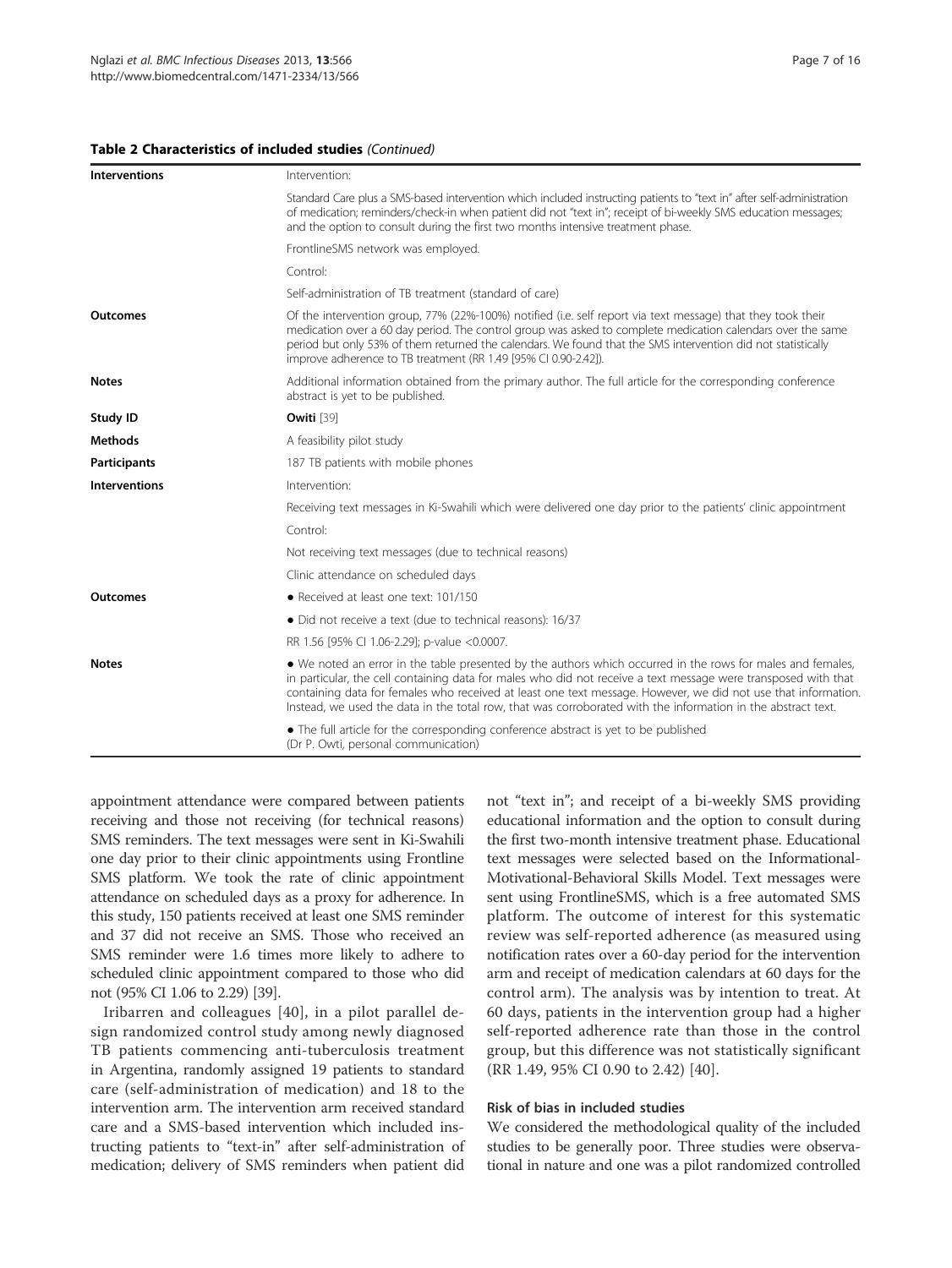# Table 3 Risk of bias in included studies

| Table 3 Risk of bias in included studies                  |                         |                                                                                                                                                                                                                                                                                                                                                                                                    |
|-----------------------------------------------------------|-------------------------|----------------------------------------------------------------------------------------------------------------------------------------------------------------------------------------------------------------------------------------------------------------------------------------------------------------------------------------------------------------------------------------------------|
| Study ID                                                  | Bridges.org [37]        |                                                                                                                                                                                                                                                                                                                                                                                                    |
| Bias                                                      | <b>Authors judgment</b> | Support for judgment                                                                                                                                                                                                                                                                                                                                                                               |
| Blinding of participants and personnel (performance bias) | Unclear risk            | Blinding of participants and study personal were not reported.                                                                                                                                                                                                                                                                                                                                     |
| Blinding of outcome assessment (detection bias)           | Unclear risk            | The blinding of outcome assessors was not specified.                                                                                                                                                                                                                                                                                                                                               |
| Incomplete outcome data (attrition bias)                  | Unclear risk            | 88/309 missing from the intervention group; missing data are<br>not reported for the control group. It remains unclear whether<br>the proportion of missing data was balanced across groups                                                                                                                                                                                                        |
| Selective reporting (reporting bias)                      | Low risk                | The outcome reporting in the study report was comparable<br>with the outcomes pre-specified in the methods.                                                                                                                                                                                                                                                                                        |
| Other bias                                                | Unclear risk            | Given the observational nature of the study there might be<br>confounding variables that were not accounted for in the analysis<br>(comparisons for health outcomes which serve as a proxy for TB<br>treatment adherence)                                                                                                                                                                          |
| Study ID                                                  | Broomhead [38]          |                                                                                                                                                                                                                                                                                                                                                                                                    |
| Bias                                                      | Authors judgment        | Support for judgment                                                                                                                                                                                                                                                                                                                                                                               |
| Blinding of participants and personnel (performance bias) | Unclear risk            | Blinding of participants and study personal were not reported.                                                                                                                                                                                                                                                                                                                                     |
| Blinding of outcome assessment (detection bias)           | Unclear risk            | The blinding of outcome assessors was not specified.                                                                                                                                                                                                                                                                                                                                               |
| Incomplete outcome data (attrition bias)                  | Low risk                | No missing data in both the intervention and the control group.                                                                                                                                                                                                                                                                                                                                    |
| Selective reporting (reporting bias)                      | High risk               | Comparisons for health outcomes (i.e. smear conversion rate,<br>cure rate and MDR TB rate) mentioned in text in the results but<br>only smear conversion rate and cure rate (with significant results)<br>were reported in the table.                                                                                                                                                              |
| Other bias                                                | Unclear risk            | Given the observational nature of the study there might be<br>confounding variables that were not accounted for in the analysis<br>(comparisons for health outcomes which serve as a proxy for TB<br>treatment adherence)                                                                                                                                                                          |
| Study ID                                                  | Iribarren [40]          |                                                                                                                                                                                                                                                                                                                                                                                                    |
| Bias                                                      |                         | Authors judgment Support for judgment                                                                                                                                                                                                                                                                                                                                                              |
| Random sequence generation                                | Unclear risk            | The random sequence generation process was not described.                                                                                                                                                                                                                                                                                                                                          |
| <b>Allocation concealment</b>                             | Unclear risk            | The method of concealment was not described.                                                                                                                                                                                                                                                                                                                                                       |
| Blinding of participants and personnel (performance bias) | Unclear risk            | Blinding of participants and study personal were not reported.                                                                                                                                                                                                                                                                                                                                     |
| Blinding of outcome assessment (detection bias)           | Unclear risk            | The blinding of outcome assessors was not specified                                                                                                                                                                                                                                                                                                                                                |
| Incomplete outcome data (attrition bias)                  | High risk               | Additional information obtained from the primary author revealed<br>that no data are missing for the intervention group and 9/19 for<br>the control group. Reasons for missing data were due to<br>non-responsiveness of the intervention group.                                                                                                                                                   |
| Selective reporting (reporting bias)                      | High risk               | Initial efficacy outcomes (notification rates and sputum conversion<br>rates) and patient acceptability were mentioned in the methods,<br>but only patient notification rates, follow sputum smear culture<br>and patient acceptability reported in the results. Additional<br>obtained from the primary author revealed that data on the<br>final outcomes are yet to be collected and published. |
| Other bias                                                | Unclear risk            | The lack of description of the random sequence generation<br>process and the method of concealment suggests that there<br>might be confounding variables that were not accounted for<br>in the analysis (comparisons for TB treatment adherence)                                                                                                                                                   |
| Study ID                                                  | Owiti <sup>[39]</sup>   |                                                                                                                                                                                                                                                                                                                                                                                                    |
| Bias                                                      |                         | Authors judgment Support for judgment                                                                                                                                                                                                                                                                                                                                                              |
| Blinding of participants and personnel (performance bias) | Unclear risk            | Blinding of participants and study personal were not reported.                                                                                                                                                                                                                                                                                                                                     |
| Blinding of outcome assessment (detection bias)           | Unclear risk            | The blinding of outcome assessors was not specified                                                                                                                                                                                                                                                                                                                                                |
| Incomplete outcome data (attrition bias)                  | Low risk                | No missing data in those receiving text reminders and not<br>receiving text reminders                                                                                                                                                                                                                                                                                                              |
| Selective reporting (reporting bias)                      | Unclear risk            | Inadequately information provided as this was a conference<br>abstract.                                                                                                                                                                                                                                                                                                                            |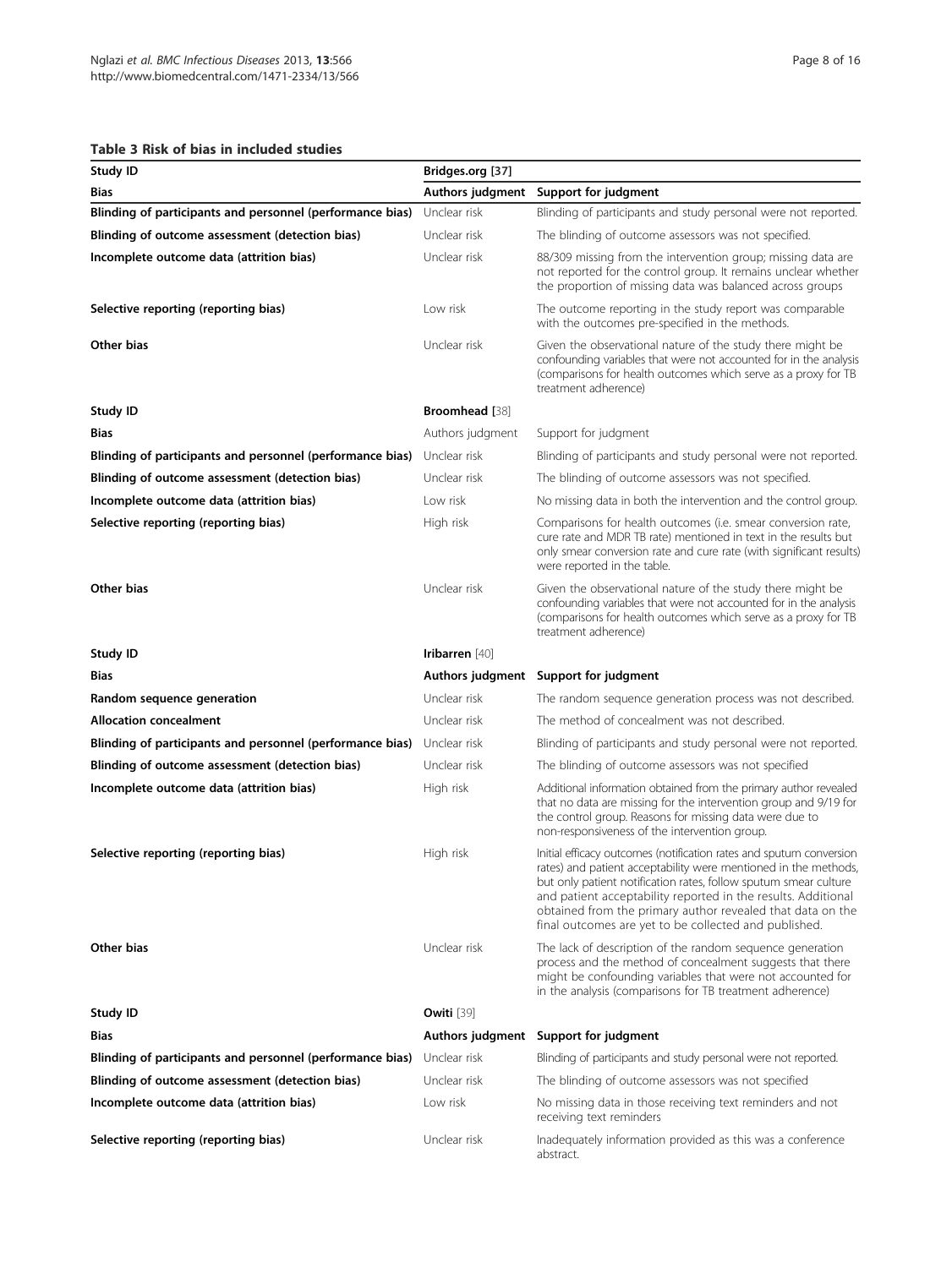|  |  |  |  |  |  |  | Table 3 Risk of bias in included studies (Continued) |
|--|--|--|--|--|--|--|------------------------------------------------------|
|--|--|--|--|--|--|--|------------------------------------------------------|

| Other bias<br>Unclear risk- | Given the observational nature of the study there might be<br>confounding variables that were not accounted for in the<br>analysis (comparisons for scheduled clinic appointment<br>attendance which serves as a TB treatment adherence) |
|-----------------------------|------------------------------------------------------------------------------------------------------------------------------------------------------------------------------------------------------------------------------------------|

trial. In two studies we used treatment outcomes as a proxy for treatment adherence while in the remaining two, we assessed treatment adherence by notification rate and clinic appointments respectively. For random sequence generation, the RCT was judged to have an unclear risk of bias because the study did not describe the process used to generate the randomization sequence. For allocation concealment, the RCT was judged to have an unclear risk of bias because the method used to conceal treatment allocation was not described. The blinding of participants and personnel was not reported in the RCT and the study was judged to have an unclear risk of bias for this component. The blinding of outcome assessors was not specified in any of the studies and the risk of bias being introduced to the studies at the time of outcome assessment was judged to be unclear. Regarding completeness of outcome data, one study was judged to have an unclear risk of bias because it was unclear whether the proportion of missing data was balanced across intervention groups. Two studies were judged to have a low risk of bias because there were no missing data. One study was judged to have a high risk of bias because no data were missing in the intervention group but 47.3% (9/19) of data were missing in the control group. This information was obtained from email communication with the study authors. Two studies had selective reporting of outcomes

and were judged to have a high risk of bias. One study had inadequate information provided on selective outcome reporting and was judged to have an unclear risk of bias, while another had no selective outcome reporting and was judged to be at low risk of bias. Given the observational nature of three of the included studies, there might be other confounding variables not accounted for in the analyses. Therefore, these studies were not judged to be free from other sources of bias. For the included RCT, the lack of description of the random sequence generation process and the method of allocation concealment suggests that there might be other confounding variables not accounted for in the analysis. We provided a detailed analysis of the risk of bias in Table 3 and Figure 2.

# Effects of intervention

A meta-analysis of data from included studies was not done because of significant clinical and methodological heterogeneity among the studies. Findings for each study are described individually. Bridges.org 2005 [37] found that the SMS intervention and the clinic-based DOTS groups were similar with regard to rates of TB cure (62.35% vs. 66.40%) and treatment success ( 72.94% vs. 69.4%). However, the rate of completion of TB treatment was higher in the SMS intervention compared to the clinic-based DOTS group (10.59% vs. 3.00%). Broomhead

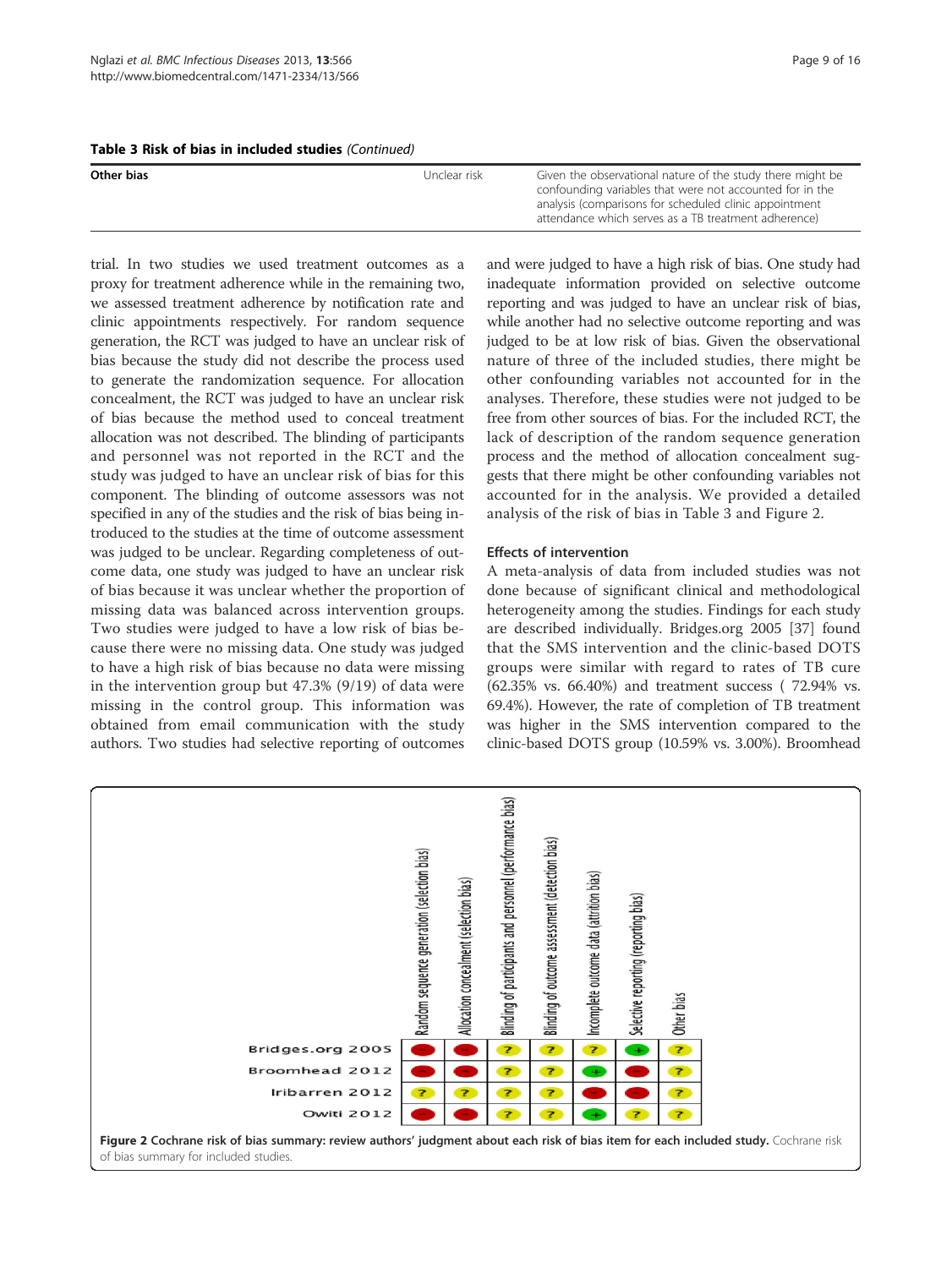[38] showed a higher TB cure rate among patients receiving standard DOTS plus SIMpill® than those receiving standard DOTS only (RR 2.32, 95% CI 1.60 to 3.36). The same study also found a higher sputum smear conversion rate among patients receiving standard DOTS plus SIMpill® compared to those receiving standard DOTS only (RR 1.62, 95% CI 1.09 to 2.42). Owiti [39] found increased rates of clinic attendance on scheduled days among patients receiving SMS reminders compared to those who did not (RR 1.56, 95% CI 1.06 to 2.29). Iribarren [40] found that self-reported adherence was higher the SMS-based intervention group than in the standard care group, but this difference was not statistically significant (RR 1.49, 95% CI 0.90 to 2.42).

#### Ongoing studies

As indicated earlier, we found three ongoing RCTs. An RCT to evaluate the impact of SMS text messages on adherence to treatment for latent TB is currently ongoing in British Columbia, Canada [41]. In Karachi, Pakistan, an RCT is currently underway to assess the impact of interactive reminders on drug compliance and treatment outcomes [42]. Another RCT is currently underway in China to assess the impact of mobile phone text messages on TB treatment adherence [43]. We provide more information on these ongoing RCTs in Table 4.

# **Discussion**

Four studies with a total of 565 participants were included in this systematic review. Three studies were observational in nature and only one was a randomized controlled trial. A meta-analysis could not be performed because there was significant clinical and methodological heterogeneity in the included studies. Overall, the included studies suggest that patients receiving mobile phone text messaging interventions had rates of adherence to TB treatment comparable to or higher than those receiving no intervention. Therefore, the findings provide mixed evidence for the effectiveness of mobile phone text messaging interventions designed to promote adherence to TB treatment.

Though the evidence is mixed, we cannot ignore the potential of mobile phone text messaging to transform the delivery of health messages to patients. Mobile phones have spread globally; 45% of the world's population were estimated to have access to a mobile phone at the end of 2012 [12,44]. In addition, the use of SMS has become popular throughout the world. Globally, there were an estimated 5.9 trillion SMS messages sent in 2011 and SMS traffic is expected to reach 9.4 trillion messages by 2016 [45,46]. This increasingly popular mode of communication can be used to deliver short health messages to people anywhere and provide interactive feedback and support to people when they need it the most. Previous research has shown that SMS interventions are effective as a means to promote multiple healthy behaviors such as adherence to antiretroviral treatment [13], diabetes management and control [47], smoking cessation [48], and immunization compliance [49-51]. We have found that currently available research utilizing SMS interventions to promote adherence to TB treatment is inconclusive.

#### Overall completeness and applicability of evidence

The strength of this systematic review lies in our adherence to international standardized guidelines on the conduct and reporting of systematic reviews [22]. However, due to paucity of published data, the majority of studies in our sample were from the grey literature. Only one of the four included studies was peer-reviewed. One of the remaining three was a non-published report and two were conference abstracts. These publications have not undergone peer review and may therefore include selective reporting biases. Only one study included in this review was an RCT and the others were observational in nature.

#### Quality of the evidence

Knowledge of the best available evidence is essential for policymakers, patients and clinics in making informed health care decisions. We used the GRADE system [25,26] to assess the quality of evidence in this review. Overall, the quality of the available evidence on the use of SMS interventions to promote patient TB treatment adherence is low. The implication of the low-quality evidence is that further improved quality research (in particular RCTs) is needed to enhance our level of certainty in the effectiveness of SMS interventions to improve adherence to TB treatment. The main reasons for rating down the quality of evidence were a high risk of bias and heterogeneity of effects across included studies.

#### Potential biases in the review process

Although this systematic review adheres to the standardized guidelines of conduct and reporting of systematic reviews [22], there are certain limitations. Although we did not set out to exclude non-English studies in this review, non-English studies may have been missed because they are less commonly indexed in the selected databases compared to English studies. In addition, unpublished eligible studies may have been missed. Factors which tend to influence publication are statistically significant results, size of the study, funding, prestige, type of design and study quality [52]. We found that the majority of publications were retrieved from the grey literature, and these publications may have been systematically different from those in journal articles, which have undergone scrutiny prior to publication. We have also, due to the paucity of available research, included studies that were pilot or feasibility studies. These studies often have numerous design issues, including small sample sizes, poor reporting, and lack of an appropriate control group [53];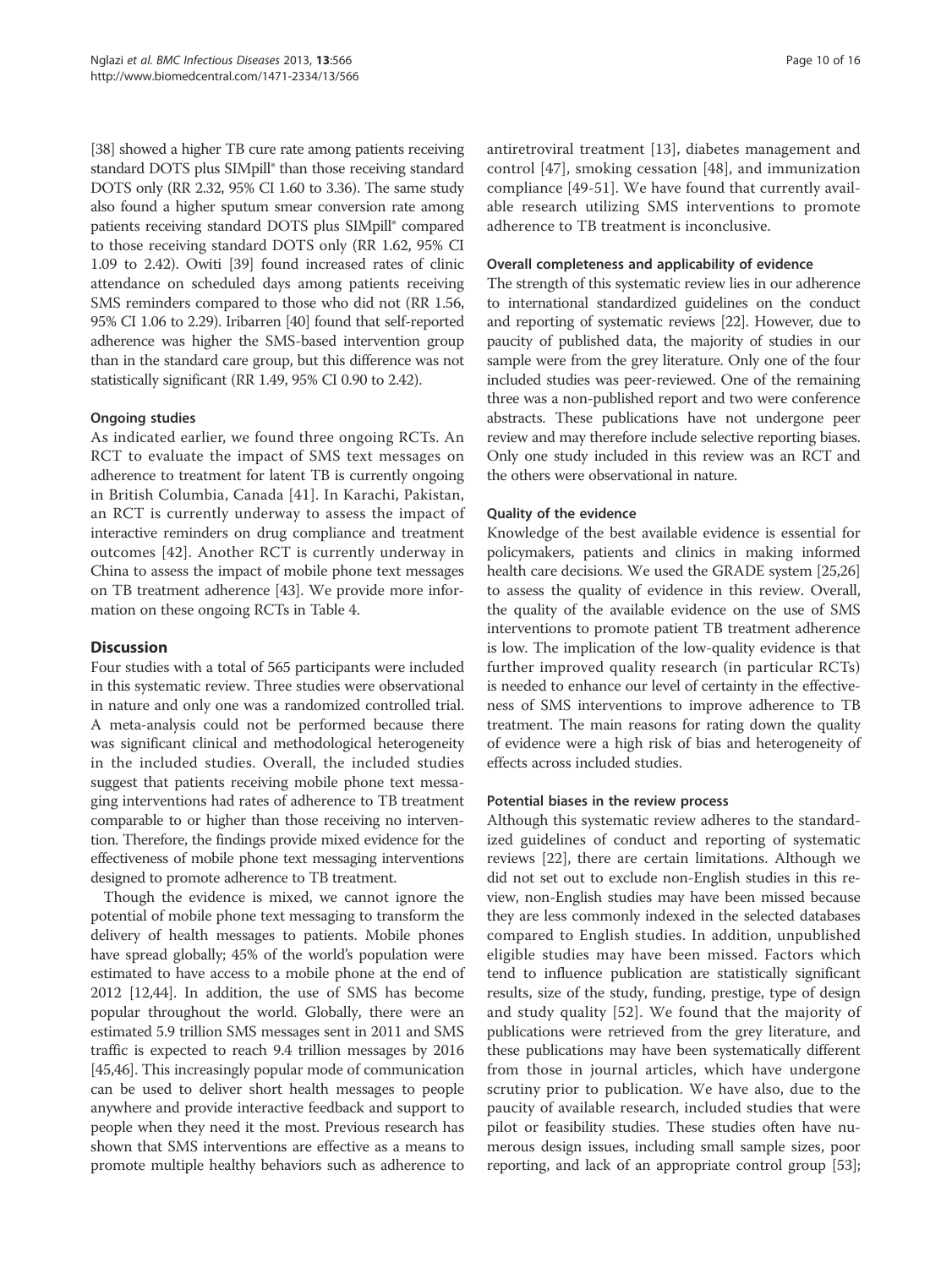#### Table 4 Characteristics of ongoing studies

| ltem/study           | Lester [41]                                                                                                                                                                                             | Mohammed [42]                                                                                                                                       | <b>Jiang</b> [43]                                                                                                                              |
|----------------------|---------------------------------------------------------------------------------------------------------------------------------------------------------------------------------------------------------|-----------------------------------------------------------------------------------------------------------------------------------------------------|------------------------------------------------------------------------------------------------------------------------------------------------|
| Trial name or title  | A Randomized Controlled Trial<br>to Examine the Effectiveness of<br>Use of Mobile Phones and Text<br>Messaging to Improve Adherence<br>to Treatment of Latent TB                                        | Monitoring Patient Compliance<br>with Tuberculosis Treatment<br>Regimens                                                                            | Cluster randomized trial of using<br>mobile text messaging and a<br>medication monitor in tuberculosis<br>(TB) case management                 |
| Methods              | Open-label multicenter<br>randomized controlled trial                                                                                                                                                   | Allocation: Randomized, Intervention<br>Model: Parallel Assignment, Masking:<br>Open Label, Primary Purpose:<br>Supportive Care.                    | Cluster Randomized Controlled Trial                                                                                                            |
| <b>Participants</b>  | Subjects initiating treatment for<br>latent TB infection who are aged<br>above 18 years, who own a<br>mobile phone or share mobile<br>phone access with a household<br>member who consents to           | Inclusion criteria:                                                                                                                                 | Inclusion criteria:                                                                                                                            |
|                      |                                                                                                                                                                                                         | • New, spear-positive drug<br>susceptible TB patients who have<br>been on treatment for less than<br>two weeks                                      | • TB patients, smear-positive or<br>smear-negative, recruited from<br>the study clusters (county/district)                                     |
|                      | participate. In addition, the                                                                                                                                                                           | · 15 years and older                                                                                                                                | • Willing to participate in the study                                                                                                          |
|                      | subject should be able to read<br>text-messages in English or has<br>a family member or friend that<br>can provide translation and<br>assistance with text-messages<br>during the duration of the study | • Access to a mobile phone<br>(self-report)                                                                                                         | • Conscious without any mental<br>disease                                                                                                      |
|                      |                                                                                                                                                                                                         |                                                                                                                                                     | • Conscious without any visual,<br>auditory or language impairment                                                                             |
|                      |                                                                                                                                                                                                         |                                                                                                                                                     | • At least 18 years old                                                                                                                        |
|                      |                                                                                                                                                                                                         | • Intending to reside in Karachi for<br>the duration of treatment                                                                                   | • Patient or family member is<br>able to read a short message<br>service (SMS)/ text and use<br>medication monitor after training              |
|                      |                                                                                                                                                                                                         | Exclusion criteria:                                                                                                                                 |                                                                                                                                                |
|                      |                                                                                                                                                                                                         |                                                                                                                                                     | Exclusion criteria:                                                                                                                            |
|                      |                                                                                                                                                                                                         |                                                                                                                                                     | • Does not meet inclusion criteria                                                                                                             |
|                      |                                                                                                                                                                                                         | • Patients who do not have regular<br>access to a mobile phone                                                                                      | • Patients with tuberculosis pleurisy                                                                                                          |
|                      |                                                                                                                                                                                                         | • Patients who have previously<br>received treatment                                                                                                | · Patients with no sputum smear<br>data at tuberculosis diagnosis                                                                              |
|                      |                                                                                                                                                                                                         | Patients who have another member<br>in their household who is already a<br>part of the study                                                        |                                                                                                                                                |
| <b>Interventions</b> | Weekly text messages will be<br>sent to the participants in the<br>intervention arm asking them<br>how they are                                                                                         | Other: Interactive Reminders                                                                                                                        | This is a cluster randomized non                                                                                                               |
|                      |                                                                                                                                                                                                         | Daily SMS reminders sent to TB<br>patients at a pre-specified time.<br>They are asked to respond to the<br>reminders. If a response is not received | blinded trial. Clusters are defined<br>as a county or district. This is a<br>four armed trial, three intervention<br>arms and one control arm: |

within two hours, they are sent another reminder for up to three

hours per day

#### 1. Mobile phone

Patients are provided with mobile phones as a reminding tool to take their tuberculosis medication. On medication intake days patients are sent a SMS to remind them to take their medication. They respond with a brief message when medication is taken. Doctors in TB dispensary collect the SMS feedback from patients to assess how many doses are missed in a month. Based on the missed doses, additional intervention and incentive mechanisms are implemented such as visits from the township/village doctor and incentives per visit given to the township/village doctor.

2. Medication monitor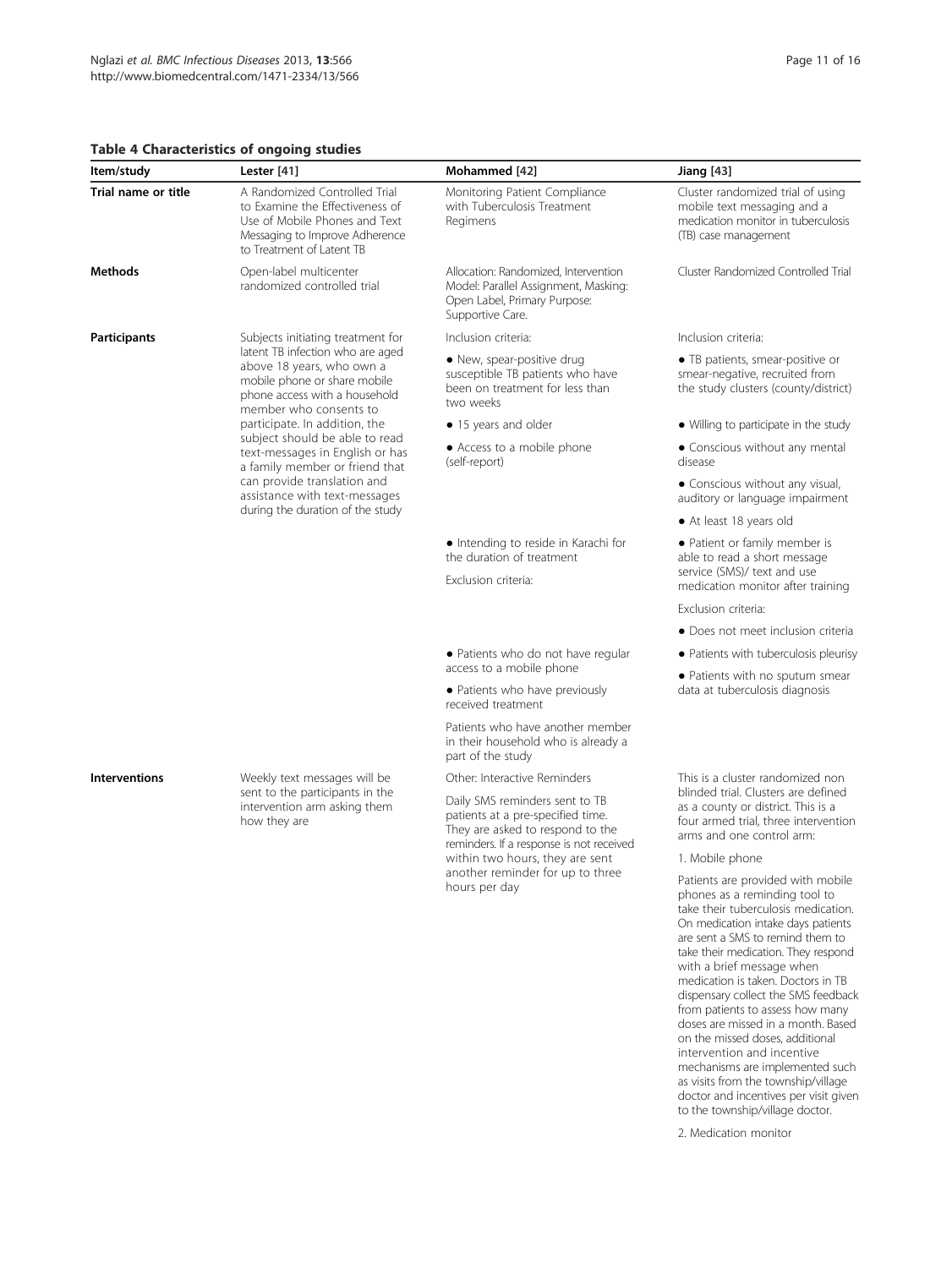#### Table 4 Characteristics of ongoing studies (Continued)

Patients are provided with a medication monitor box with reminding functions. This tool is used to remind patients to their tuberculosis medication and also records drug intake. Doctors at the TB dispensary collect the drug intake record from medication monitor monthly to assess that how many doses are missed in a month. Based on the missed doses, additional intervention and incentive mechanism are implemented as described in the mobile phone intervention (1)

#### 3. Mobile phone and medication monitor

Patients are provided with both the mobile phone and medication monitor box with reminding function for as tools for communication, reminding and recording drug intake. The drugs intake record from medication monitor and SMS from patients are collected monthly, and the number of doses missed in a month is calculated using the drug intake record of the medication monitor. Based on the missed doses, additional intervention and incentive mechanism are implemented as described in the mobile phone intervention (1)

4. Control

Patients are managed based on the current standard of care.

All patients will be followed up to the end of tuberculosis treatment.

● The mean proportion of months on TB treatment where at least 3 doses were missed in a month (this is based on pill count data from the medication monitoring box)

#### Secondary outcomes:

- The mean proportion of months a patient has at least 7 doses missed
- The mean proportion of overall missed doses
- Proportion of patients defined as non-adherent (at least 10% of doses missed)
- Proportion of patients defaulting during TB treatment

**Outcomes** Primary outcome: Successful completion of LTBI treatment regimens. [Time Frame: 4 or 9 months]. Successful treatment completion is defined as taking at least 80% of the doses of INH prescribed within 12 months or at least 80% of the disease of RIF prescribed within 6 months

Primary outcomes: Primary outcome:

● Treatment Outcomes [Time Frame: After 6 to 8 months of treatment] [Designated as safety issue: No]. The investigators will compare clinically reported treatment outcomes between the intervention and control groups.

● Sputum conversion [ Time Frame: At 2, 5, and 6/7 months of treatment ] [ Designated as safety issue: No ]The investigators will look at sputum test results for patients at months 2, 5, and 6/7 of their treatment to compare when sputum conversion occurs between the intervention and control group at these three periods during their treatment.

● Treatment compliance [Time Frame: Monthly visits for 6 to 8 months of treatment ] [ Designated as safety issue: No ]The regularity of treatment will be measured using urinalysis tests that detect the presence of isoniazid or rifampicin, a first line drug for TB treatment, in patients' urine. These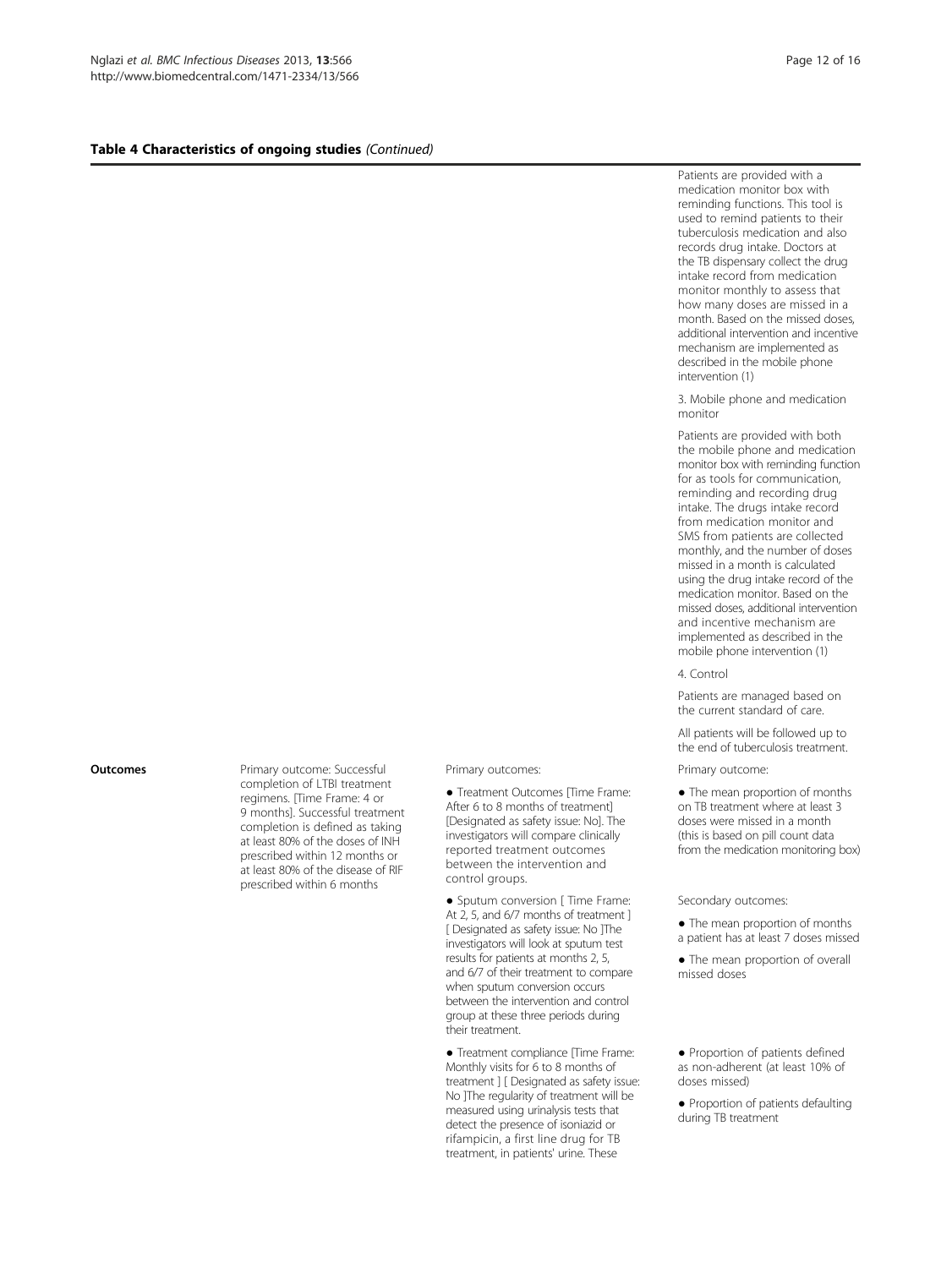#### Table 4 Characteristics of ongoing studies (Continued)

|                                           |                                                                                               | results will be collected through<br>monthly "surprise" visits to the<br>participants' houses. The number of<br>negative results will be compared<br>between treatment and control groups.<br>Secondary outcomes:                                                                                                                                                                                                                                                                                                                           | • Proportion of smear positive<br>TB cases who become smear<br>negative at 2 months      |
|-------------------------------------------|-----------------------------------------------------------------------------------------------|---------------------------------------------------------------------------------------------------------------------------------------------------------------------------------------------------------------------------------------------------------------------------------------------------------------------------------------------------------------------------------------------------------------------------------------------------------------------------------------------------------------------------------------------|------------------------------------------------------------------------------------------|
|                                           |                                                                                               |                                                                                                                                                                                                                                                                                                                                                                                                                                                                                                                                             |                                                                                          |
|                                           |                                                                                               | · Physical fitness and mobility<br>[Time Frame: Monthly visits for 6 to<br>8 months of treatment] [Designated<br>as safety issue: No]. The investigators<br>will measure physical fitness and<br>mobility through questionnaires<br>conducted with patients during<br>household visits each month that<br>they are on treatment. The investigators<br>are using two indices. The physical<br>fitness index will record respondents'<br>ability to perform certain tasks. The<br>mobility index will record the mobility<br>of participants. | • The proportion of patients with<br>treatment outcome of cure or<br>completed treatment |
|                                           |                                                                                               | · Psychological Impacts [ Time Frame:<br>Monthly visits for 6 to 8 months of<br>treatment ] [ Designated as safety<br>issue: No ]In order to gauge the<br>psychological impacts of the system,<br>the investigators will be looking at<br>participants' perceptions on the<br>likelihood of being cured, how they<br>feel on a given day using the pain<br>scale, and how supported they feel.<br>This data will be collected through<br>questionnaires conducted at each<br>monthly mid-line visit.                                        |                                                                                          |
| <b>Starting date</b>                      | April 2012                                                                                    | 2011                                                                                                                                                                                                                                                                                                                                                                                                                                                                                                                                        | 2011                                                                                     |
| <b>Estimated study</b><br>completion date | December 2014                                                                                 | November 2014                                                                                                                                                                                                                                                                                                                                                                                                                                                                                                                               | August 2012                                                                              |
| <b>Contact information</b>                | Richard Lester:<br>richard.lester@bccdc.ca<br>Natasha Van Borek:<br>natasha.vanborek@bccdc.ca | Shama Mohammed:<br>shama.mohammed@irdresearch.org                                                                                                                                                                                                                                                                                                                                                                                                                                                                                           | Professor Shiwen Jiang:<br>jiangsw@chinatb.org                                           |
| <b>Notes</b>                              | ClinicalTrials.gov identifier:<br>NCT01549457                                                 | ClinicalTrials.gov identifier:<br>NCT01690754                                                                                                                                                                                                                                                                                                                                                                                                                                                                                               | Current Controlled Trials identifier:<br><b>ISRCTN46846388</b>                           |

which may influence the size of the effect estimate and the quality of the evidence.

# Agreement or disagreements with other studies or reviews

A previous narrative review by Denkinger et al. [54] has summarized the recent developments at the intersection of TB care and control and m-Health, including evidence from PubMed, grey literature mentioned in the reference lists of articles, and additional studies that were identified from experts in the field. Our systematic review has a particular focus on the use of SMS interventions to promote patient adherence to TB treatment, is more up to date, and provides evidence-based conclusions.

# Comparison to the literature on the use of mobile phone text messaging for improving adherence to antiretroviral medication

There is very little peer-reviewed literature available on the use of mobile phone text messaging to improve anti-tuberculosis medication adherence. In contrast, there is relatively more peer-reviewed literature available on the use of SMS-based platforms for improving adherence to antiretroviral treatment [13,55] A systematic review published in 2012 that included two RCTs on the use of mobile phone text messages to promote antiretroviral medication adherence found that weekly mobile phone text messaging significantly improved adherence to antiretroviral medication in HIV infected patients, compared to standard care [13]. However, an RCT from Cameroon published in the same year that was not included in the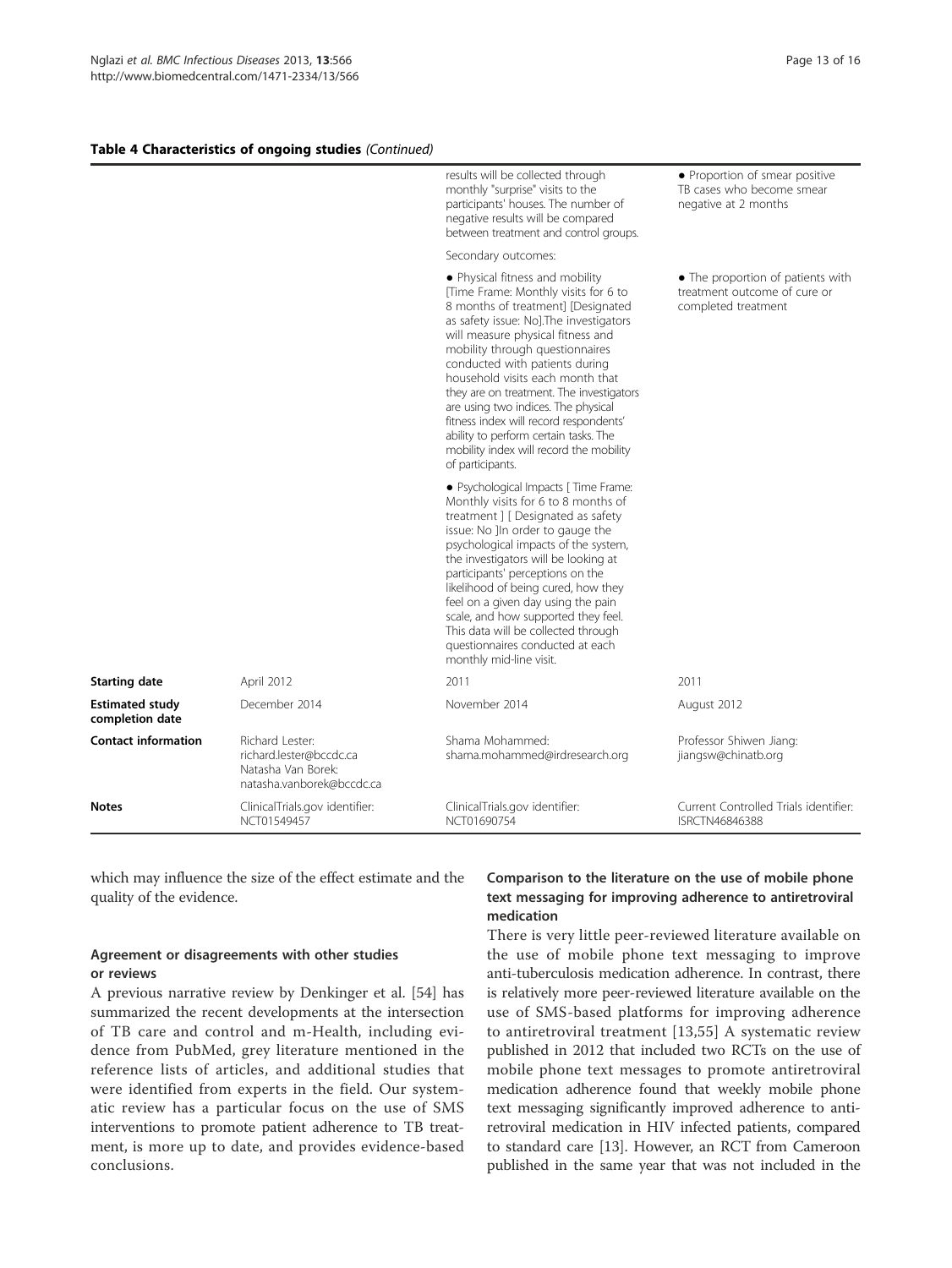aforementioned systematic review found that standardized motivational text messaging did not significantly improve adherence to antiretroviral treatment in HIV-infected patients, compared to standard care [55]. Studies investigating the use of SMS interventions as an aid to promoting adherence to medication in resource-limited settings will need to take into account barriers such as low-literacy levels; language barriers; lack of access to the owner of a mobile phone given that sharing of mobile phones is common in many places; restrictions on the content of text messages; issues such as habituation and the ignoring of messages when text messages are delivered too frequently; privacy and disclosure issues; poor mobile phone service provision [17,56,57]; the inability of mobile phone users to charge their phones due to lack of electricity; the inability to buy pre-paid phone cards; and the high incidence of mobile phone theft and phone number changes in some parts of the world.

#### Implication for practice

Whilst some of the formative research presented here as part of this systematic review of mobile phone text messaging and its efficacy in enhancing adherence in TB programs shows promise, and although this intervention is likely to be light on resources, the inconclusive evidence of efficacy implies that this intervention should not yet be scaled up in TB programs outside research settings.

#### Implication for research

The paucity of data and the imprecise methodology encountered in the research in this field to date suggest that there is room for more carefully designed research. Future studies should have standardized outcome measures such as TB cure, successful completion of TB treatment, and development of drug resistance. Considered in this systematic review but not found, is the potential for stigmatization and disclosure that are inherent risks in this kind of intervention. These (perceived) risks may undermine efficacy and acceptability and should therefore be studied. In addition, future studies need to pay attention to the reporting of the delivery of the intervention i.e. length of messages, content of messages, timing of messages, frequency of messages, SMS platform used to send messages (automated versus manual), and two-way versus one-way communication. These factors may influence efficacy, acceptability, cost, and scale up. Although mobile phone text messaging is attractive in that it is relatively inexpensive, cost of development, implementation and maintenance needs to be considered and weighed against effectiveness. In addition, since RCTs are the gold standard for testing the effect of an intervention, it would be useful to see more RCTs on this subject. It is encouraging that three RCTs are currently underway in Canada, Pakistan and China [41-43].

#### Conclusions

The findings of this systematic review indicate that SMS interventions have a potential for use to improve patients' adherence to TB treatment, though the evidence is inconclusive. To conclude that such an intervention is effective is difficult because there is a paucity of high-quality studies. The current evidence is of low quality implying that further research is very likely to have an important impact on our confidence in the effectiveness of this intervention and is likely to change the magnitude of the estimate of effect. The results of the systematic review also lay an important foundation on which future studies can build upon. Future studies (in particular RCTs) should be of robust methodology, well reported and interventions optimized in order to establish their benefit. We will update this systematic review when new evidence emerges from the three ongoing studies.

# Additional file

#### Additional file 1: Search strategies for databases.

#### Abbreviations

CENTRAL: Cochrane Central Register of Controlled Trials; CINAHL: Cumulative index of nursing and allied health; DOTS: Directly observed treatment short course; GRADE: Grading of recommendations assessment, development, and evaluation; MeSH: Medical subject heading; NATCON: National Conference on Tuberculosis and Chest Disease; PACTR: Pan African Clinical Trials Registry; RCT: Randomized controlled trial; SMS: Short messaging service; TB: Tuberculosis; WHO: World Health Organization; WHOLIS: World Health Organization (WHO) library databases; TASO: The AIDS Support Organization; AMREF: African Medical and Research Foundation.

#### Competing interests

The authors declare that that they have no competing interests.

#### Authors' contributions

MN and CW contributed to the conception and design of the review, and were involved in data acquisition. MN analyzed the data with input from all co-authors, and all authors participated in the interpretation of the results. All authors were involved in the drafting of this systematic review article and have given their approval for publication.

#### Acknowledgements

We did not receive any dedicated funding for this manuscript. MN received salary support as an operational research fellow from the International Union against Tuberculosis and Lung Disease, Paris, France.

#### Author details

<sup>1</sup>The Desmond Tutu HIV Centre, Institute of Infectious Disease and Molecular Medicine and the Department of Medicine, Faculty of Health Sciences, University of Cape Town, Anzio Road, Observatory 7925, Cape Town, South Africa. <sup>2</sup>International Union against Tuberculosis and Lung Disease, 68 Boulevard Saint Michel, 75006 Paris, France. <sup>3</sup>Vaccines for Africa Initiative Division of Medical Microbiology & Institute of Infectious Disease and Molecular Medicine, University of Cape Town, Anzio Road, Observatory 7925, Cape Town, South Africa. <sup>4</sup>Centre for Evidence-based Health Care Department of Interdisciplinary Health Sciences, Faculty of Medicine and Health Sciences, Stellenbosch University, Tygerberg Campus, Francie van Zijl Drive, Tygerberg 7505, Cape Town, South Africa. <sup>5</sup>Division of Community Health, Department of Interdisciplinary Health Sciences, Faculty of Medicine and Health Sciences, Stellenbosch University, Tygerberg Campus, Francie van Zijl Drive, Tygerberg 7505, Cape Town, South Africa.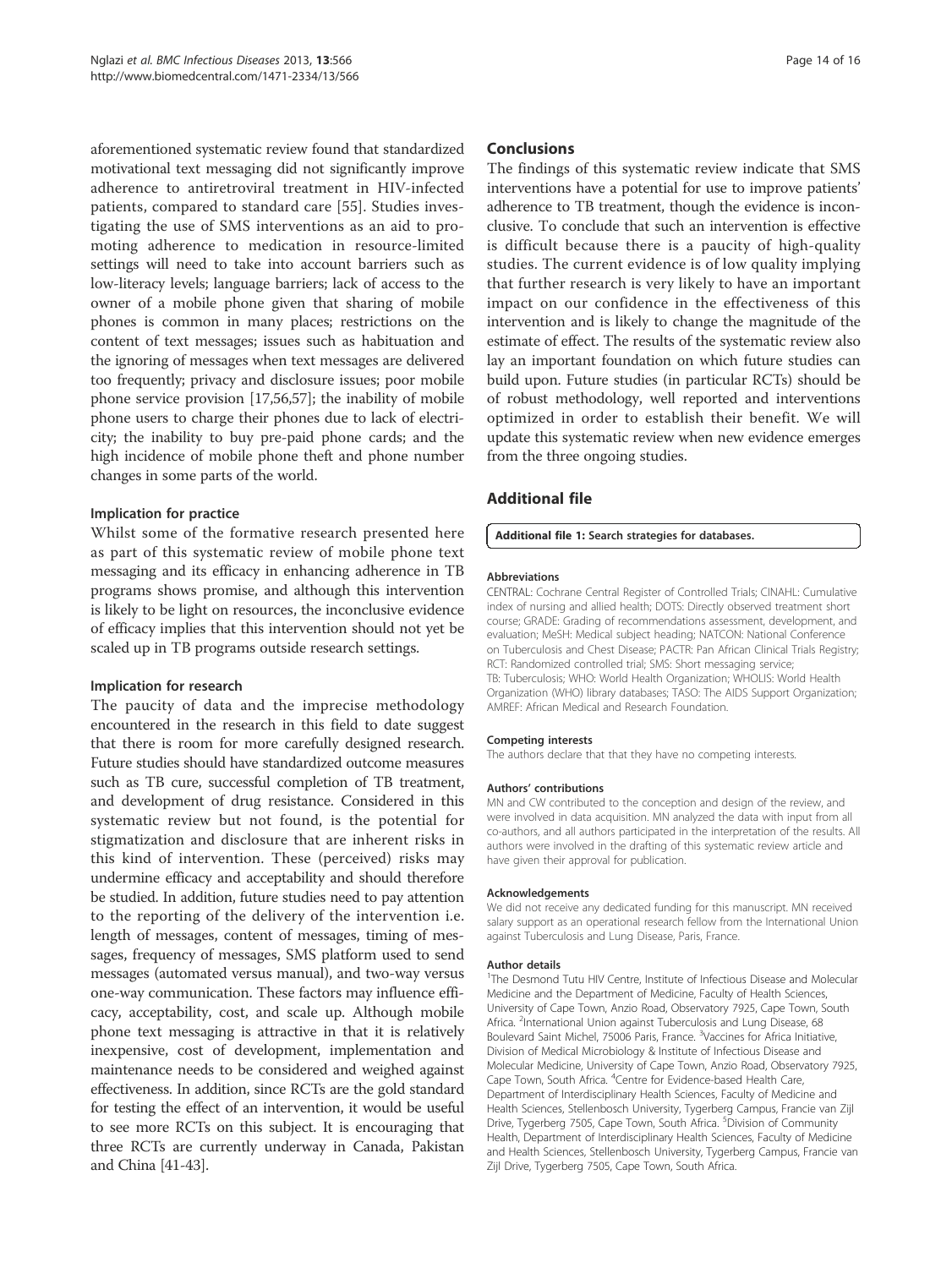#### Received: 29 May 2013 Accepted: 4 November 2013 Published: 2 December 2013

#### References

- World Health Organization: Global Tuberculosis Report. Geneva: World Health Organization; 2012. http://apps.who.int/iris/bitstream/10665/75938/1/ 9789241564502\_eng.pdf.
- Lawn SD, Zumla AI: Tuberculosis. Lancet 2011, 378:57-72.
- Frieden TR, Sbarbaro JA: Promoting adherence to treatment for tuberculosis: the importance of direct observation. Bull World Health Organ 2007, 85:407–409.
- 4. Volmink J, Garner P: Directly observed therapy for treating tuberculosis. Cochrane Database Syst Rev 2007, 4, CD003343.
- Roter DL, Hall JA, Merisca R, Nordstrom B, Cretin D, Svarstad B: Effectiveness of interventions to improve patient compliance: a meta-analysis. Med Care 1998, 36:1138–1161.
- 6. Charles P, Felton National Tuberculosis Center: Adherence to Treatment for Latent Tuberculosis. Infection: A Manual for Health Care Providers; 2005. http://dph. georgia.gov/sites/dph.georgia.gov/files/TB-LTBI\_TreatmentManuaHarlem.pdf.
- 7. M'Imunya JM, Kredo T, Volmink J: Patient education and counselling for promoting adherence to treatment for tuberculosis. Cochrane Database Syst Rev 2012, 5, CD006591.
- 8. Liu Q, Abba K, Alejandria MM, Balanag VM, Berba RP, Lansang MA: Reminder systems and late patient tracers in the diagnosis and management of tuberculosis. Cochrane Database Syst Rev 2008:CD006594.
- Lutge EE, Wiysonge CS, Knight SE, Volmink J: Material incentives and enablers in the management of tuberculosis. Cochrane Database Syst Rev 2012, 1, CD007952.
- 10. Bosch-Capblanch X, Abba K, Prictor M, Garner P: Contracts between patients and healthcare practitioners for improving patients' adherence to treatment, prevention and health promotion activities. Cochrane Database Syst Rev 2007, 2, CD004808.
- 11. International Telecommunications Union: The World in 2013 ICT facts and figures. Telecommunication Development Bureau; 2013. http://www.itu.int/ en/ITU-D/Statistics/Pages/facts/default.aspx.
- 12. GSMA Intelligence: Global mobile penetration subscribers versus connections. 2013. https://gsmaintelligence.com/analysis/2012/10/globalmobile-penetration-subscribers-versus-connections/354.
- 13. Horvath T, Azman H, Kennedy GE, Rutherford GW: Mobile phone text messaging for promoting adherence to antiretroviral therapy in patients with HIV infection. Cochrane Database Syst Rev 2012, 3, CD009756.
- 14. Ahmed J, Skarbek S, Codlin A, Khan A, Mohaupt DK: mHealth to improve TB care. Interactive Research Development: Karachi; 2012.
- 15. Thirumurthy H, Lester RT: M-health for health behaviour change in resource-limited settings: applications to HIV care and beyond. Bull World Health Organ 2012, 90:390–392.
- 16. Lester RT, Ritvo P, Mills EJ, Kariri A, Karanja S, Chung MH, Jack W, Habyarimana J, Sadatsafavi M, Najafzadeh M, et al: Effects of a mobile phone short message service on antiretroviral treatment adherence in Kenya (WelTel Kenya1): a randomised trial. Lancet 2010, 376:1838–1845.
- 17. Pop-Eleches C, Thirumurthy H, Habyarimana JP, Zivin JG, Goldstein MP, de Walque D, MacKeen L, Haberer J, Kimaiyo S, Sidle J, et al: Mobile phone technologies improve adherence to antiretroviral treatment in a resource-limited setting: a randomized controlled trial of text message reminders. Aids 2011, 25:825–834.
- 18. Metzger P, Clerizier S, McCue D, Murphy K: Texts for Tuberculosis: Enabling Patient Advocacy; 2011. http://triplehelixblog.com/2011/02/texts-for-tuberculosis-enablingpatient-advocacy/print/.
- 19. Barclay E: Text messages could hasten tuberculosis drug compliance. Lancet 2009, 373:15–16.
- 20. Nglazi MD, Bekker LG, Wood R, Hussey GD, Wiysonge CS: Mobile phone text messaging for promoting adherence to anti-tuberculosis treatment: a systematic review protocol. Syst Rev 2013, 2:6.
- 21. mHealth in Low Resource Settings' resources database. http://www.mhealthinfo. org/resources-database.
- 22. Higgins JPT, Green S: Cochrane Handbook for Systematic Reviews of Interventions Version 5.1.0 [updated March 2011]. The Cochrane Collaboration; 2011. www. cochrane-handbook.org.
- 23. Thomson ISI ResearchSoft Endnote 9.0. http://www.endnote.com.
- 24. The Cochrane Collaboration: Review Manager (RevMan) [Computer program]. Version 5.2. Copenhagen: The Nordic Cochrane Centre; 2012.
- 25. Balshem H, Helfand M, Schunemann HJ, Oxman AD, Kunz R, Brozek J, Vist GE, Falck-Ytter Y, Meerpohl J, Norris S, Guyatt GH: GRADE guidelines: 3. Rating the quality of evidence. J Clin Epidemiol 2011, 64:401-406.
- 26. Guyatt GH, Oxman AD, Vist GE, Kunz R, Falck-Ytter Y, Alonso-Coello P, Schunemann HJ: GRADE: an emerging consensus on rating quality of evidence and strength of recommendations. Bmj 2008, 336:924–926.
- 27. Mohammed S, Siddiqi O, Ali O, Habib A, Haqqi F, Kausar M, Khan AJ: User engagement with and attitudes towards an interactive SMS reminder system for patients with tuberculosis. J Telemed Telecare 2012, 18:404–408.
- 28. Person AK, Blain ML, Jiang H, Rasmussen PW, Stout JE: Text messaging for enhancement of testing and treatment for tuberculosis, human immunodeficiency virus, and syphilis: a survey of attitudes toward cellular phones and healthcare. Telemed J E Health 2011, 17:189-195.
- 29. Person AK, Blain ML, Jiang H, Rasmussen PW, Stout JE: Textt this-text messaging to expand testing and treatment for TB, HIV, and syphilis: a survey of attitudes regarding texting to enhance adherence to medical care. Am J Respir Crit Care Med 2010, 181:A3816-A3816. Abstract no: A3816.
- 30. Kao K, Thimurala A, Albert H, Asiimwe C, Kao K, Thimurala A, Albert H, Asiimwe C: Reaching the unreachable with high-tech and low-tech innovations in Uganda and Lesotho. 43rd World Conference on Ling Health of The Union, Kuala Lumpur, Malaysia 2012. Symposium abstracts, Friday 16 November 2012. Int J Tuberc Lung Dis 2012, 16(12 Suppl 1):S34.
- 31. Batra S, Batra S: Operation ASHA: using biometrics to prevent MDR- TB. 42rd World Conference on Lung Health of The Union, Lille, France 2011. Int J Tuberc Lung Dis 2011, 15(11 Suppl 3):S240. Abstract no: PC-178-29.
- 32. Mahmud N, Rodriguez J, Nesbit J: Mobiles in Malawi: A text message-based intervention to bridge the patient-physician gap in the rural developing world. Global Pulse 2010, 6:1–6.
- Mahmud N, Rodriguez J, Nesbit J: A text message-based intervention to bridge the healthcare communication gap in the rural developing world. Technol Health Care 2010, 18:137–144.
- 34. Liu X, Chen R, Chi J, Zhang L-X, Jiang S, Cheng SM: Use of mobile text messaging to improve tuberculosis treatment adherence in China. 43rd World Conference on Lung Health of The Union, Kuala Lumpur, Malaysia 2012. Int J Tuberc Lung Dis 2012, 16(2 Suppl 1): S201. Abstract no: PC-911-15.
- 35. Hoffman JA, Cunningham JR, Suleh AJ, Sundsmo A, Dekker D, Vago F, Munly K, Igonya EK, Hunt-Glassman J: Mobile direct observation treatment for tuberculosis patients: a technical feasibility pilot using mobile phones in Nairobi, Kenya. Am J Prev Med 2010, 39:78–80.
- 36. Hoffman J, Dekker D, Suleh AJ, Sundsmo A, Cunningham J, Vago F, Munly K, Igonya EK, Hunt-Glassman J: Mobile Direct Observation Treatment (MDOT) of Tuberculosis Patients Pilot Feasibility Study in Nairobi, Kenya. Final Evaluation Report. Danya International Inc; 2009. http://www.danya.com/files/mdot% 20final%20report.pdf.
- 37. Bridges.org: Evaluation of the On Cue Compliance Service pilot: Testing the Use of SMS Reminders in the Treatment of Tuberculosis in Cape Town, South Africa. Cape Town. Cape Town: Bridges.org; 2005. http://healthmarketinnovations.org/sites/ default/files/Evaluation%20of%20the%20On%20Cue%20Compliance%20Service %20Pilot.pdf.
- 38. Broomhead S, Mars M: Retrospective return on investment analysis of an electronic treatment adherence device piloted in the Northern Cape Province. Telemed J E Health 2012, 18:24-31.
- 39. Owiti P, Gardner A, Szkwarko D, Diero L, Carter EJ: Mobile phone text messaging reminders to aid adherence to tuberculosis care in Eldoret, Kenya. 43rd World Conference on Lung Health of The Union, Kuala Lumpur, Malaysia 2012. Int J Tuberc Lung Dis 2012, 16 (12 Suppl 1):S200. Abstract no: PC-908-15.
- 40. Iribarren S, Chirico C, Echevarrria M, Cardinali D: TextTB: a parallel design randomized control pilot study to evaluate acceptance and feasibility of a patient-driven mobile phone based intervention to support adherence to TB treatment. Journal of Mobile Technology in Medicine 2012, 1:23–24.
- 41. Lester R, Van Borek N: TB mHealth Study Use of Cell Phones to Improve Compliance in Patients on LTBI Treatment; 2012. http://clinicaltrials.gov/ct2/ show/NCT01549457?term=NCT01549457&rank=1.
- 42. Mohammed S: Evaluating the Effectiveness of Interactive SMS Reminders on TB Drug Compliance and Treatment; 2012. ClinicalTrials.gov http://clinicaltrials. gov/show/NCT01690754.
- 43. Jiang S: Community trial of new methods in tuberculosis treatment management. Current Controlled Trials 2011. http://dx.doi.org/10.1186/ ISRCTN46846388.